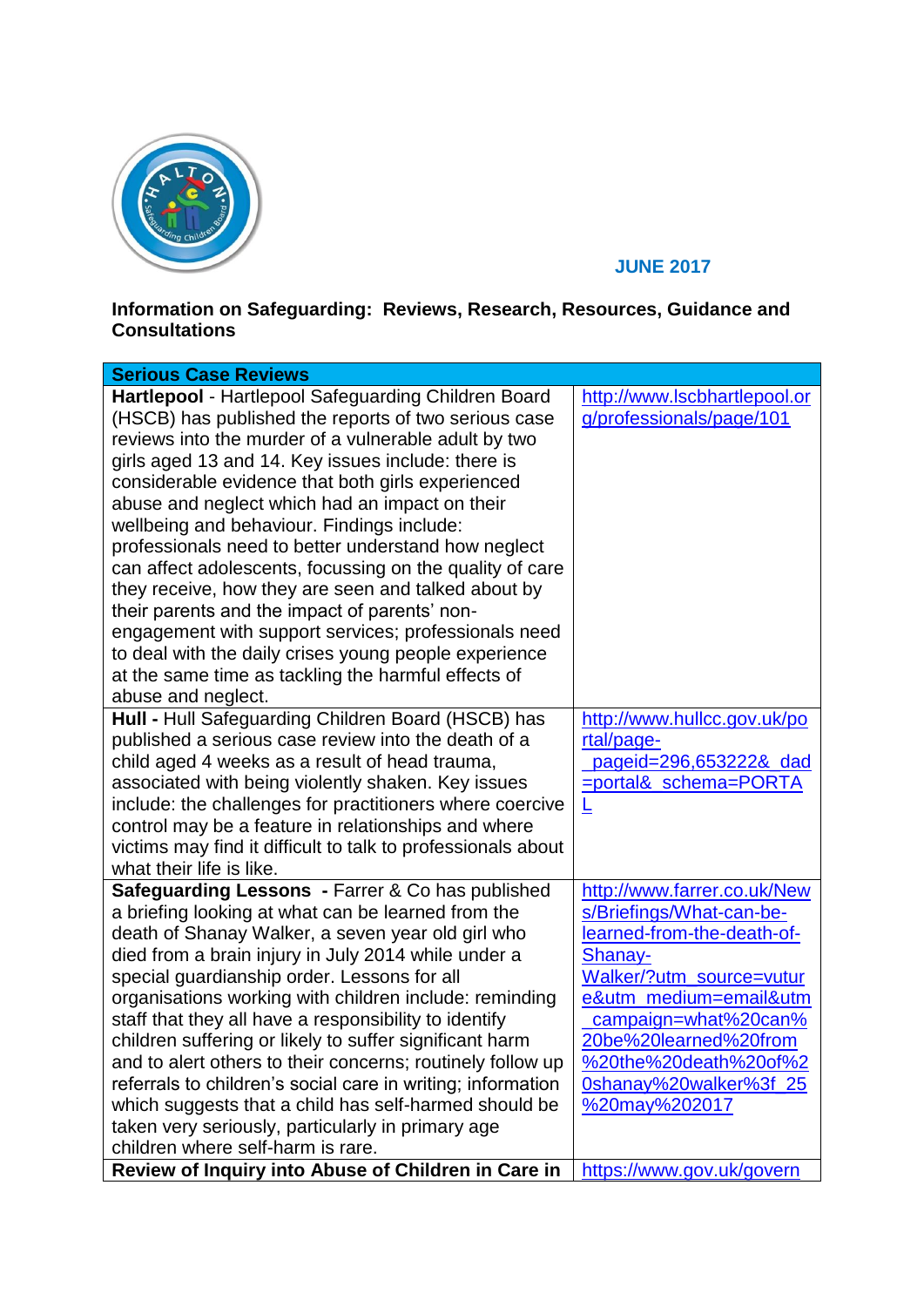| <b>North Wales - Report of an independent review of the</b><br>scope and conduct of Sir Ronald Waterhouse's inquiry<br>into allegations of child abuse in care homes in<br>Gwynedd and Clwyd since 1974. Key findings include:<br>the conclusions made by the Tribunal were reasonable<br>considering the evidence presented; reluctance to<br>proceed with a public inquiry was due to a cautious<br>approach rather than a protective attitude towards<br>offenders. Recommendations include: ensuring that<br>materials (including computer records) relating to an<br>important public inquiry are correctly preserved and<br>archived.                  | ment/uploads/system/uploa<br>ds/attachment_data/file/517<br>041/The_Report_of_the_M<br>acur_Review_<br>Redacted_v<br><b>WEB.pdf</b><br>ersion_ |
|--------------------------------------------------------------------------------------------------------------------------------------------------------------------------------------------------------------------------------------------------------------------------------------------------------------------------------------------------------------------------------------------------------------------------------------------------------------------------------------------------------------------------------------------------------------------------------------------------------------------------------------------------------------|------------------------------------------------------------------------------------------------------------------------------------------------|
| <b>President's Guidance: Judicial Cooperation with</b><br><b>SCRs</b> - Guidance on the extent to which judges can<br>participate in serious case reviews (SCRs). Applies to<br>all judges sitting in the Family Division or the Family<br>Court, including magistrates and, where exercising<br>judicial functions, legal advisers. Urges judges to<br>provide every assistance to SCRs which is compatible<br>with judicial independence and, in this context,<br>explains what judges can and cannot do.                                                                                                                                                  | https://www.judiciary.gov.uk<br>/wp-<br>content/uploads/2017/05/pf<br>d-guidance-judicial-<br>cooperation-with-scrs.pdf                        |
| <b>Safeguarding Information.</b>                                                                                                                                                                                                                                                                                                                                                                                                                                                                                                                                                                                                                             |                                                                                                                                                |
| <b>Social Work Practice with Gypsy and Traveller</b><br><b>Communities</b> - Research in Practice offers advice to<br>improve social work practice with Gypsy and Traveller<br>communities. Key points include: work more<br>collaboratively with agencies across geographical<br>boundaries; recognise and support the distinct cultural<br>identity and needs of Gypsy and Traveller children;<br>when working with people who have fear and<br>suspicion of Children's Services, ask if they would like<br>to have an advocate from a local Gypsy and Traveller<br>group or a trusted friend to join them in meetings and<br>to offer additional support. | https://www.rip.org.uk/news<br>-and-views/blog/improving-<br>social-work-practice-with-<br>gypsy-and-traveller-<br>communities/                |
| Legal routes for Undocumented Children - Coram<br>Children's Legal Centre (CCLC) has published an<br>updated guide to the legal routes through which<br>children and young people who are currently<br>undocumented can attain status in the UK. The guide<br>is not to be used to assist individuals with their<br>immigration applications, but it highlights the legal<br>options to gaining status, and some of the particular<br>hurdles that can be faced. This includes financial and<br>evidential requirements.                                                                                                                                     | http://www.childrenslegalce<br>ntre.com/legal-routes-<br>undocumented-children/                                                                |
| Assessing and Supporting families of men who<br>pose a sexual risk to children - The NSPCC's<br>Impact and evidence series features key learning from<br>an evaluation of the Assessing the Risk, Protecting the<br>Child (ARPC) service for families of men who pose a<br>sexual risk to children to assess their safety, and help                                                                                                                                                                                                                                                                                                                          | https://www.nspcc.org.uk/s<br>ervices-and-<br>resources/impact-evidence-<br>evaluation-child-<br>protection/impact-and-<br>evidence-           |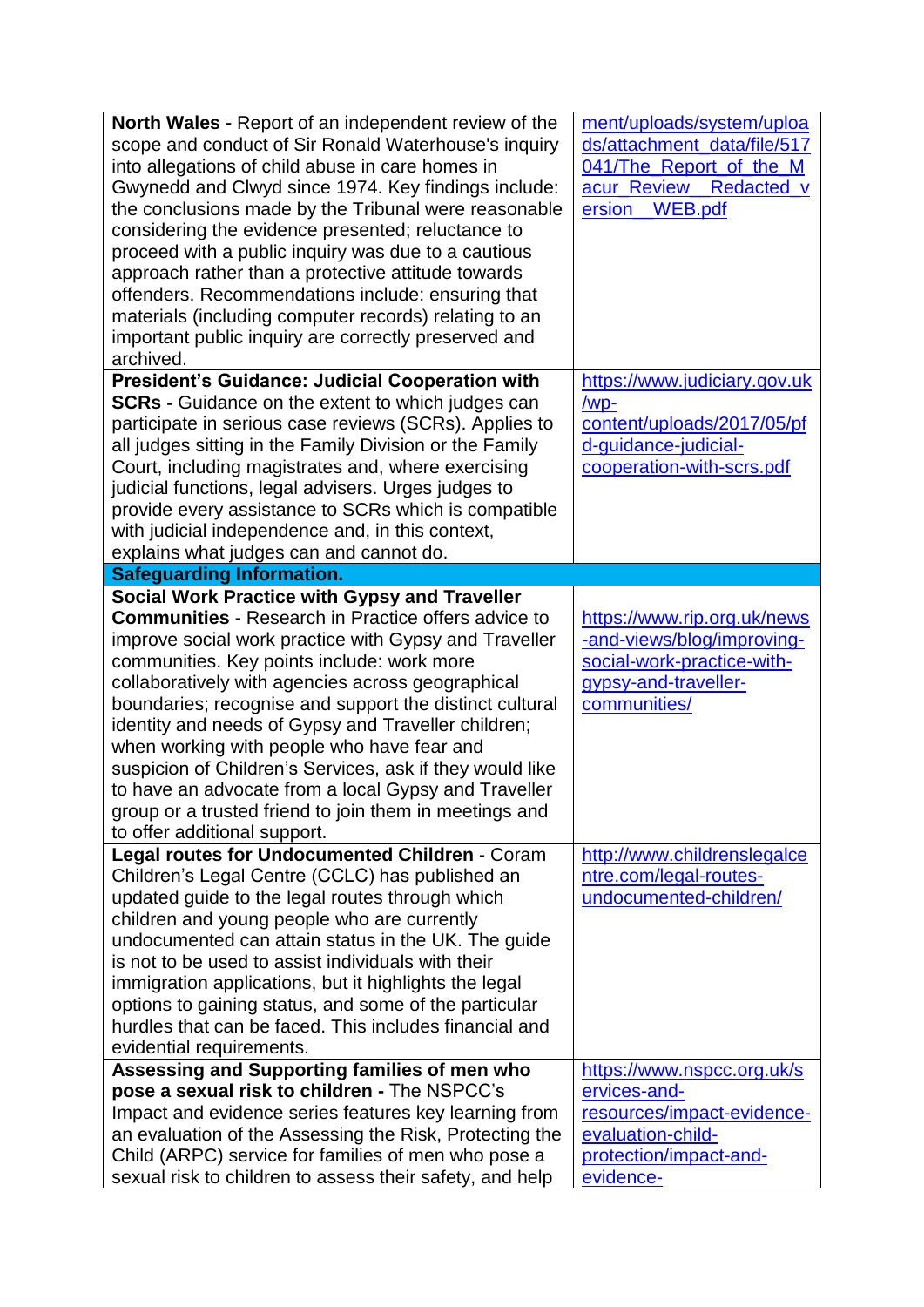| professionals make decisions about actions needed to<br>protect them. ARPC was delivered at nine NSPCC<br>service centres from 2011-16 and findings from the<br>evaluation include: the children's protective parents<br>and carers felt the assessment process had given<br>them a better understanding of the potential risks to<br>their child and had made them more able to take<br>action to protect them; the professionals who referred<br>families felt that the assessment reports were high<br>quality and gave them a detailed understanding of the<br>risks posed by the man being assessed.                                                                                                                                                                                                                                                                                                                                                                                                                                                                                                            | insights/assessing-the-risk-<br>of-sexual-harm                                                                                  |
|----------------------------------------------------------------------------------------------------------------------------------------------------------------------------------------------------------------------------------------------------------------------------------------------------------------------------------------------------------------------------------------------------------------------------------------------------------------------------------------------------------------------------------------------------------------------------------------------------------------------------------------------------------------------------------------------------------------------------------------------------------------------------------------------------------------------------------------------------------------------------------------------------------------------------------------------------------------------------------------------------------------------------------------------------------------------------------------------------------------------|---------------------------------------------------------------------------------------------------------------------------------|
| <b>Helping Parents to Safeguard their Children from</b><br>Sexual Exploitation - The University of Bedfordshire's<br>International Centre and Parents against child sexual<br>exploitation (Pace) have published an evaluation of the<br>Parents as partners in safeguarding children and<br>young people in Lancashire project, which was<br>delivered from June 2014 - May 2017. This centred<br>around the work of a Parent Liaison Officer (PLO), who<br>provided flexible, one-to-one support to parents and<br>families whose child was at risk, or a victim, of child<br>sexual exploitation (CSE). Key findings include: the<br>PLO helped parents to understand the dynamics of<br>CSE and grooming and respond with more empathy to<br>their child; parents were able to play a more active part<br>in safeguarding their child; the PLO's support was<br>identified as a key contributor to maintaining a strong<br>record of child/family attendance at court; parents<br>described themselves as more emotionally resilient<br>and able to cope with the impact of CSE because of<br>the PLO's support. | https://uniofbedscse.com/2<br>017/06/13/three-girls-and-<br>their-families-evaluating-<br>support-for-parents-in-cse-<br>cases/ |
| <b>Wellbeing of Professionals Working with</b><br><b>Suspected Victims of CSE - Investigates the impact</b><br>of prolonged child sexual exploitation (CSE)<br>investigations on 15 police and social workers and<br>their coping strategies. Finds that many practitioners<br>reported being negatively affected by CSE cases,<br>highlighting the need for organisations to consider how<br>practitioners' wellbeing can be managed when they<br>work on difficult cases. Suggests agencies should<br>actively develop workplace venues or procedures to<br>equip staff with preventative coping methods, such as<br>resilience training, mindfulness workshops, flexible<br>work schedules and process-oriented supervision<br>sessions.                                                                                                                                                                                                                                                                                                                                                                          | http://onlinelibrary.wiley.co<br>m/doi/10.1002/car.2439/ab<br>stract;jsessionid=7C135D7<br>CCA099CFA652613A8314<br>F325D.f02t01 |
| <b>Measuring Success in the Family Drug &amp; Alcohol</b><br>Court - The Family Law blog discusses ways of<br>defining success for children and parents who have<br>been supported by the Family Drug and Alcohol Court<br>(FDAC) in England. The elements in FDAC that lead to                                                                                                                                                                                                                                                                                                                                                                                                                                                                                                                                                                                                                                                                                                                                                                                                                                      | http://www.familylaw.co.uk/<br>news_and_comment/what-<br>counts-as-success-in-fdac-<br>cases#.WVo0jLepXIX                       |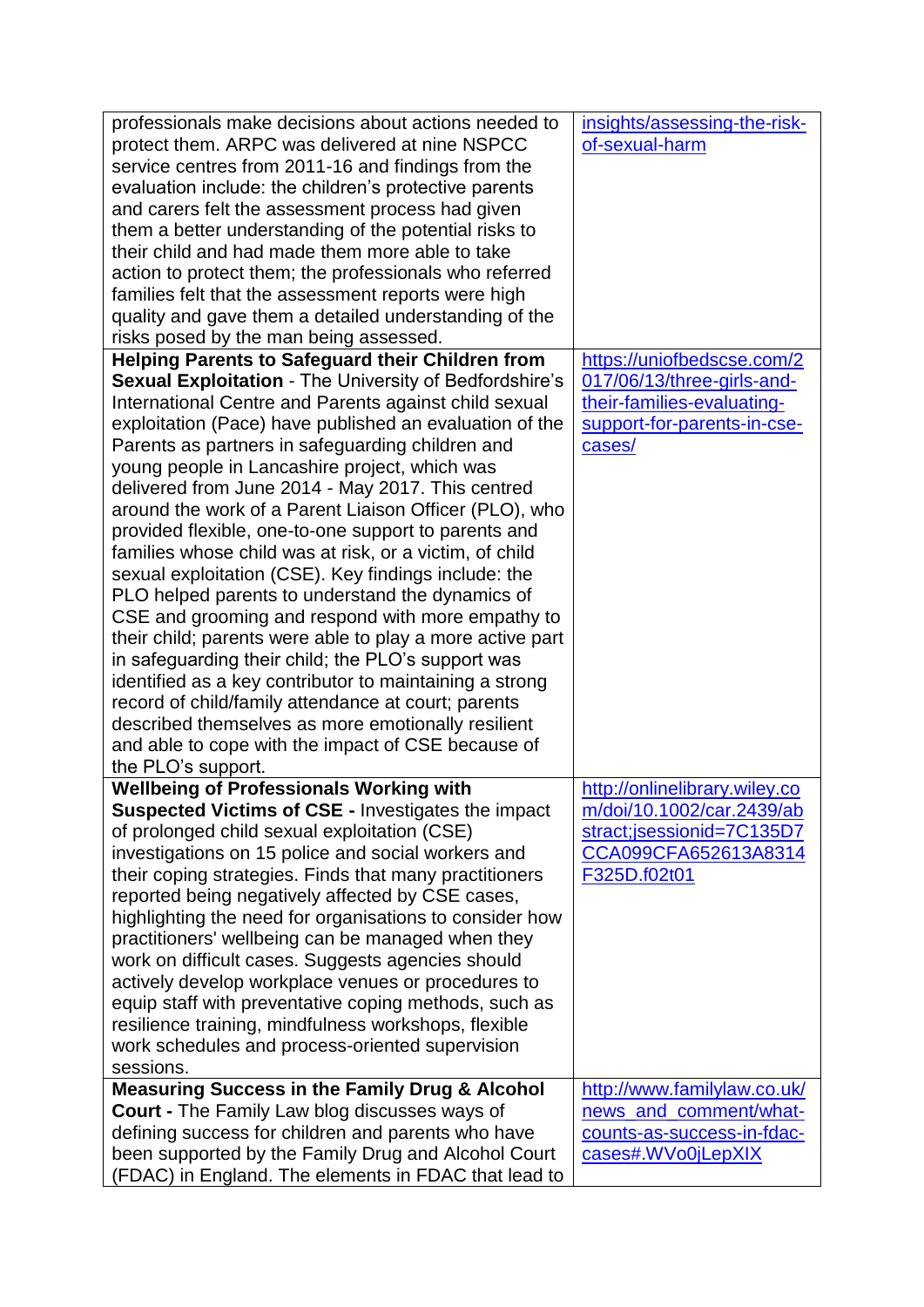| early completion of cases or a reduction in the number<br>of contested hearings include: explicit focus on the<br>children's needs and timescales; if parental progress is<br>not compatible with the children's needs, the FDAC<br>team helps parents to understand why it is in the<br>children's best interests to live elsewhere; in cases<br>where children need to live elsewhere, the FDAC team<br>works with parents to ensure they play a full part in<br>explaining the situation to their children. This directly<br>contributes to placement stability for the children and<br>helps parents feel that they are being treated fairly.<br>Care system not to blame for children being more                                                                                                                                                                                                                                                                                                                                                                                                                                                                                                                                                                                                                                   | http://www.esrc.ac.uk/news                                                                                            |
|-----------------------------------------------------------------------------------------------------------------------------------------------------------------------------------------------------------------------------------------------------------------------------------------------------------------------------------------------------------------------------------------------------------------------------------------------------------------------------------------------------------------------------------------------------------------------------------------------------------------------------------------------------------------------------------------------------------------------------------------------------------------------------------------------------------------------------------------------------------------------------------------------------------------------------------------------------------------------------------------------------------------------------------------------------------------------------------------------------------------------------------------------------------------------------------------------------------------------------------------------------------------------------------------------------------------------------------------|-----------------------------------------------------------------------------------------------------------------------|
| at risk of mental health issues - Being in care is not                                                                                                                                                                                                                                                                                                                                                                                                                                                                                                                                                                                                                                                                                                                                                                                                                                                                                                                                                                                                                                                                                                                                                                                                                                                                                  | -events-and-                                                                                                          |
| the only reason why 'looked after' children are more                                                                                                                                                                                                                                                                                                                                                                                                                                                                                                                                                                                                                                                                                                                                                                                                                                                                                                                                                                                                                                                                                                                                                                                                                                                                                    | publications/news/news-                                                                                               |
| likely to have mental health difficulties than others in                                                                                                                                                                                                                                                                                                                                                                                                                                                                                                                                                                                                                                                                                                                                                                                                                                                                                                                                                                                                                                                                                                                                                                                                                                                                                | items/care-system-not-to-                                                                                             |
| the wider population, according to new research from                                                                                                                                                                                                                                                                                                                                                                                                                                                                                                                                                                                                                                                                                                                                                                                                                                                                                                                                                                                                                                                                                                                                                                                                                                                                                    | blame-for-children-being-                                                                                             |
| the University of York.                                                                                                                                                                                                                                                                                                                                                                                                                                                                                                                                                                                                                                                                                                                                                                                                                                                                                                                                                                                                                                                                                                                                                                                                                                                                                                                 | more-at-risk-of-mental-                                                                                               |
| Support needed for young people outside CAMHS<br>remit - Greater support is needed for young people<br>without diagnosable mental health conditions who<br>cannot access specialist Child and Adolescent Mental<br>Health Services, says a new report on young people's<br>mental fitness. The first point of contact for young<br>people about their mental health is often very poor with<br>an estimated 60% of GP referrals to CAMHS being<br>inappropriate and 22% of referrals going on to be<br>cancelled or poorly attended. Only 3% of local<br>transformation plans are looking to commission<br>school-based counselling.<br>The report is calling on the government to include a<br>mandatory module on mental health as part of teacher<br>and social work training.<br>It also calls for schools to be given the powers to<br>select a lead mental health co-ordinator to encourage<br>a local strategy for school-based mental health<br>services.<br>The report wants the government to support the<br>provision of school-based support services.<br>Finally, it calls for NHS England to accelerate their<br>investment into 3,000 practice-based mental health<br>therapists, to provide GPs with support and extra<br>confidence in helping young people with mental health<br>needs directly within the GP clinic. | health-issues/<br>https://www.mentalhealthto<br>day.co.uk/support-needed-<br>for-young-people-outside-<br>camhs-remit |
| <b>Children &amp; Young People's Mental Health: the</b>                                                                                                                                                                                                                                                                                                                                                                                                                                                                                                                                                                                                                                                                                                                                                                                                                                                                                                                                                                                                                                                                                                                                                                                                                                                                                 | https://www.publications.pa                                                                                           |
| Role of Schools - Findings from a joint inquiry into the                                                                                                                                                                                                                                                                                                                                                                                                                                                                                                                                                                                                                                                                                                                                                                                                                                                                                                                                                                                                                                                                                                                                                                                                                                                                                | rliament.uk/pa/cm201617/c                                                                                             |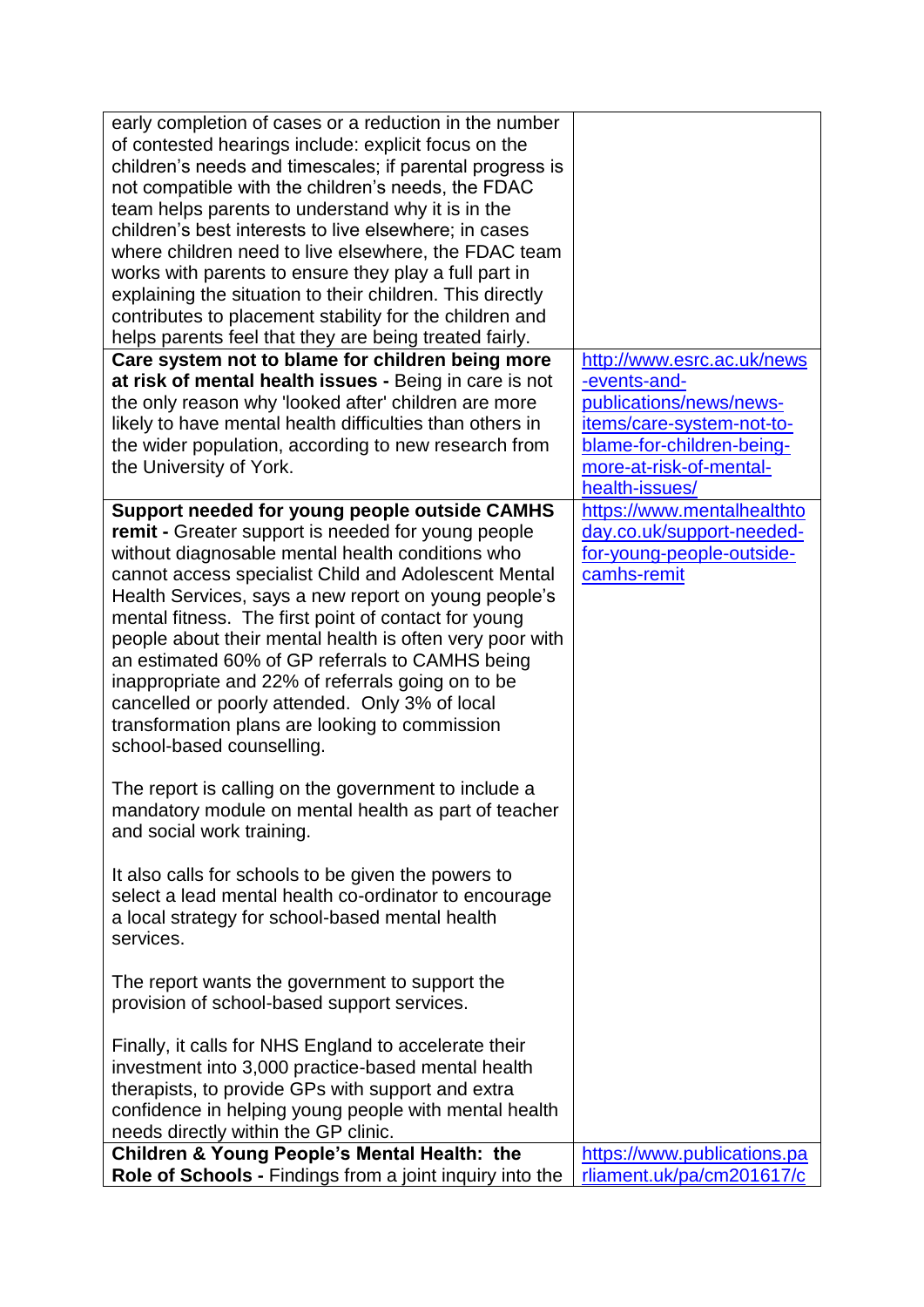| development of a structured approach to referrals from<br>education providers to CAMHS; schools and colleges<br>should help children and young people develop the<br>skills to make more informed choices about their use<br>of social media.<br><b>How Parents' Personalities Affect Child Mental</b><br>http://www.bristol.ac.uk/ne<br>ws/2017/june/mental-<br><b>Health</b> - The University of Bristol, University of Exeter,<br>King's College London and the Eunice Kennedy<br>health.html<br>Shriver National Institute of Child Health and Human<br>Development have published findings of research into<br>the relationship between teenagers' mental health and<br>their parents' personalities. Findings from a study of<br>8,000 parents and children indicate that children of<br>women with personality traits associated with<br>emotional and relationship difficulties were at greater<br>risk of depression, anxiety and self-harm in their late<br>teens than their peers. It is highlighted that a mother's<br>personality may not cause mental health problems in<br>her children, but mothers with these particular<br>personality traits may benefit from additional support.<br><b>Emotional Health &amp; Wellbeing of Young People in</b><br>http://www.peerpower.org.u<br>Youth Justice System - Reports on a consultation<br>$k/wp-$<br>with young people to identify how NHS England<br>content/uploads/2017/01/Ju<br>(London) can improve the way they work with young<br>st%20Health%20Report%2<br>people who find themselves in the youth justice<br>0(for%20Web).pdf<br>system. Key findings include: liaison and diversion<br>(L&D) services are not effective for young people in<br>youth custody; young people have a negative<br>perception of themselves and the way society sees<br>them; they also have negative perceptions of, and<br>experiences with, the police. Recommendations<br>include redesigning L&D services and putting young<br>people at the heart of their development.<br><b>Mental Health Provision: Young People in CJS</b><br>https://vimeo.com/1956549<br>Film to accompany a consultation with young people<br>78<br>on how NHS England can improve the way they work<br>with young people in the youth justice system.<br>Explores the views of young people with lived<br>experience of youth justice and health agencies.<br>Personal Health Budgets for Children & Young<br>https://www.thinklocalactpe<br>rsonal.org.uk/Latest/Person<br><b>People with Complex Needs - Using a personal</b><br>health budget often improves the quality of a person's<br>al-Health-Budgets-for-<br>life and sense of wellbeing. But despite their<br>children-and-young-people-<br>prominence in government policy and their potential in<br>with-complex-needs-/ | role of education in promoting emotional wellbeing in<br>children and young people in England.<br>Recommendations include: the need for a whole<br>school approach to promoting well-being; the inclusion<br>of mental health training in teacher training and<br>ensuring current teachers also receive training; the | mselect/cmhealth/849/849.<br>pdf |
|------------------------------------------------------------------------------------------------------------------------------------------------------------------------------------------------------------------------------------------------------------------------------------------------------------------------------------------------------------------------------------------------------------------------------------------------------------------------------------------------------------------------------------------------------------------------------------------------------------------------------------------------------------------------------------------------------------------------------------------------------------------------------------------------------------------------------------------------------------------------------------------------------------------------------------------------------------------------------------------------------------------------------------------------------------------------------------------------------------------------------------------------------------------------------------------------------------------------------------------------------------------------------------------------------------------------------------------------------------------------------------------------------------------------------------------------------------------------------------------------------------------------------------------------------------------------------------------------------------------------------------------------------------------------------------------------------------------------------------------------------------------------------------------------------------------------------------------------------------------------------------------------------------------------------------------------------------------------------------------------------------------------------------------------------------------------------------------------------------------------------------------------------------------------------------------------------------------------------------------------------------------------------------------------------------------------------------------------------------------------------------------------------------------------------------------------------------------------------------------------------------------------------------------------------------------------------------------------------------------------------------------------------------------------------------------------------------------------------------------------------------------------------------------------------------------------|------------------------------------------------------------------------------------------------------------------------------------------------------------------------------------------------------------------------------------------------------------------------------------------------------------------------|----------------------------------|
|                                                                                                                                                                                                                                                                                                                                                                                                                                                                                                                                                                                                                                                                                                                                                                                                                                                                                                                                                                                                                                                                                                                                                                                                                                                                                                                                                                                                                                                                                                                                                                                                                                                                                                                                                                                                                                                                                                                                                                                                                                                                                                                                                                                                                                                                                                                                                                                                                                                                                                                                                                                                                                                                                                                                                                                                                        |                                                                                                                                                                                                                                                                                                                        |                                  |
|                                                                                                                                                                                                                                                                                                                                                                                                                                                                                                                                                                                                                                                                                                                                                                                                                                                                                                                                                                                                                                                                                                                                                                                                                                                                                                                                                                                                                                                                                                                                                                                                                                                                                                                                                                                                                                                                                                                                                                                                                                                                                                                                                                                                                                                                                                                                                                                                                                                                                                                                                                                                                                                                                                                                                                                                                        |                                                                                                                                                                                                                                                                                                                        |                                  |
|                                                                                                                                                                                                                                                                                                                                                                                                                                                                                                                                                                                                                                                                                                                                                                                                                                                                                                                                                                                                                                                                                                                                                                                                                                                                                                                                                                                                                                                                                                                                                                                                                                                                                                                                                                                                                                                                                                                                                                                                                                                                                                                                                                                                                                                                                                                                                                                                                                                                                                                                                                                                                                                                                                                                                                                                                        |                                                                                                                                                                                                                                                                                                                        |                                  |
|                                                                                                                                                                                                                                                                                                                                                                                                                                                                                                                                                                                                                                                                                                                                                                                                                                                                                                                                                                                                                                                                                                                                                                                                                                                                                                                                                                                                                                                                                                                                                                                                                                                                                                                                                                                                                                                                                                                                                                                                                                                                                                                                                                                                                                                                                                                                                                                                                                                                                                                                                                                                                                                                                                                                                                                                                        |                                                                                                                                                                                                                                                                                                                        |                                  |
|                                                                                                                                                                                                                                                                                                                                                                                                                                                                                                                                                                                                                                                                                                                                                                                                                                                                                                                                                                                                                                                                                                                                                                                                                                                                                                                                                                                                                                                                                                                                                                                                                                                                                                                                                                                                                                                                                                                                                                                                                                                                                                                                                                                                                                                                                                                                                                                                                                                                                                                                                                                                                                                                                                                                                                                                                        |                                                                                                                                                                                                                                                                                                                        |                                  |
|                                                                                                                                                                                                                                                                                                                                                                                                                                                                                                                                                                                                                                                                                                                                                                                                                                                                                                                                                                                                                                                                                                                                                                                                                                                                                                                                                                                                                                                                                                                                                                                                                                                                                                                                                                                                                                                                                                                                                                                                                                                                                                                                                                                                                                                                                                                                                                                                                                                                                                                                                                                                                                                                                                                                                                                                                        |                                                                                                                                                                                                                                                                                                                        |                                  |
|                                                                                                                                                                                                                                                                                                                                                                                                                                                                                                                                                                                                                                                                                                                                                                                                                                                                                                                                                                                                                                                                                                                                                                                                                                                                                                                                                                                                                                                                                                                                                                                                                                                                                                                                                                                                                                                                                                                                                                                                                                                                                                                                                                                                                                                                                                                                                                                                                                                                                                                                                                                                                                                                                                                                                                                                                        |                                                                                                                                                                                                                                                                                                                        |                                  |
|                                                                                                                                                                                                                                                                                                                                                                                                                                                                                                                                                                                                                                                                                                                                                                                                                                                                                                                                                                                                                                                                                                                                                                                                                                                                                                                                                                                                                                                                                                                                                                                                                                                                                                                                                                                                                                                                                                                                                                                                                                                                                                                                                                                                                                                                                                                                                                                                                                                                                                                                                                                                                                                                                                                                                                                                                        |                                                                                                                                                                                                                                                                                                                        |                                  |
|                                                                                                                                                                                                                                                                                                                                                                                                                                                                                                                                                                                                                                                                                                                                                                                                                                                                                                                                                                                                                                                                                                                                                                                                                                                                                                                                                                                                                                                                                                                                                                                                                                                                                                                                                                                                                                                                                                                                                                                                                                                                                                                                                                                                                                                                                                                                                                                                                                                                                                                                                                                                                                                                                                                                                                                                                        |                                                                                                                                                                                                                                                                                                                        |                                  |
|                                                                                                                                                                                                                                                                                                                                                                                                                                                                                                                                                                                                                                                                                                                                                                                                                                                                                                                                                                                                                                                                                                                                                                                                                                                                                                                                                                                                                                                                                                                                                                                                                                                                                                                                                                                                                                                                                                                                                                                                                                                                                                                                                                                                                                                                                                                                                                                                                                                                                                                                                                                                                                                                                                                                                                                                                        |                                                                                                                                                                                                                                                                                                                        |                                  |
|                                                                                                                                                                                                                                                                                                                                                                                                                                                                                                                                                                                                                                                                                                                                                                                                                                                                                                                                                                                                                                                                                                                                                                                                                                                                                                                                                                                                                                                                                                                                                                                                                                                                                                                                                                                                                                                                                                                                                                                                                                                                                                                                                                                                                                                                                                                                                                                                                                                                                                                                                                                                                                                                                                                                                                                                                        |                                                                                                                                                                                                                                                                                                                        |                                  |
|                                                                                                                                                                                                                                                                                                                                                                                                                                                                                                                                                                                                                                                                                                                                                                                                                                                                                                                                                                                                                                                                                                                                                                                                                                                                                                                                                                                                                                                                                                                                                                                                                                                                                                                                                                                                                                                                                                                                                                                                                                                                                                                                                                                                                                                                                                                                                                                                                                                                                                                                                                                                                                                                                                                                                                                                                        |                                                                                                                                                                                                                                                                                                                        |                                  |
|                                                                                                                                                                                                                                                                                                                                                                                                                                                                                                                                                                                                                                                                                                                                                                                                                                                                                                                                                                                                                                                                                                                                                                                                                                                                                                                                                                                                                                                                                                                                                                                                                                                                                                                                                                                                                                                                                                                                                                                                                                                                                                                                                                                                                                                                                                                                                                                                                                                                                                                                                                                                                                                                                                                                                                                                                        |                                                                                                                                                                                                                                                                                                                        |                                  |
|                                                                                                                                                                                                                                                                                                                                                                                                                                                                                                                                                                                                                                                                                                                                                                                                                                                                                                                                                                                                                                                                                                                                                                                                                                                                                                                                                                                                                                                                                                                                                                                                                                                                                                                                                                                                                                                                                                                                                                                                                                                                                                                                                                                                                                                                                                                                                                                                                                                                                                                                                                                                                                                                                                                                                                                                                        |                                                                                                                                                                                                                                                                                                                        |                                  |
|                                                                                                                                                                                                                                                                                                                                                                                                                                                                                                                                                                                                                                                                                                                                                                                                                                                                                                                                                                                                                                                                                                                                                                                                                                                                                                                                                                                                                                                                                                                                                                                                                                                                                                                                                                                                                                                                                                                                                                                                                                                                                                                                                                                                                                                                                                                                                                                                                                                                                                                                                                                                                                                                                                                                                                                                                        |                                                                                                                                                                                                                                                                                                                        |                                  |
|                                                                                                                                                                                                                                                                                                                                                                                                                                                                                                                                                                                                                                                                                                                                                                                                                                                                                                                                                                                                                                                                                                                                                                                                                                                                                                                                                                                                                                                                                                                                                                                                                                                                                                                                                                                                                                                                                                                                                                                                                                                                                                                                                                                                                                                                                                                                                                                                                                                                                                                                                                                                                                                                                                                                                                                                                        |                                                                                                                                                                                                                                                                                                                        |                                  |
|                                                                                                                                                                                                                                                                                                                                                                                                                                                                                                                                                                                                                                                                                                                                                                                                                                                                                                                                                                                                                                                                                                                                                                                                                                                                                                                                                                                                                                                                                                                                                                                                                                                                                                                                                                                                                                                                                                                                                                                                                                                                                                                                                                                                                                                                                                                                                                                                                                                                                                                                                                                                                                                                                                                                                                                                                        |                                                                                                                                                                                                                                                                                                                        |                                  |
|                                                                                                                                                                                                                                                                                                                                                                                                                                                                                                                                                                                                                                                                                                                                                                                                                                                                                                                                                                                                                                                                                                                                                                                                                                                                                                                                                                                                                                                                                                                                                                                                                                                                                                                                                                                                                                                                                                                                                                                                                                                                                                                                                                                                                                                                                                                                                                                                                                                                                                                                                                                                                                                                                                                                                                                                                        |                                                                                                                                                                                                                                                                                                                        |                                  |
|                                                                                                                                                                                                                                                                                                                                                                                                                                                                                                                                                                                                                                                                                                                                                                                                                                                                                                                                                                                                                                                                                                                                                                                                                                                                                                                                                                                                                                                                                                                                                                                                                                                                                                                                                                                                                                                                                                                                                                                                                                                                                                                                                                                                                                                                                                                                                                                                                                                                                                                                                                                                                                                                                                                                                                                                                        |                                                                                                                                                                                                                                                                                                                        |                                  |
|                                                                                                                                                                                                                                                                                                                                                                                                                                                                                                                                                                                                                                                                                                                                                                                                                                                                                                                                                                                                                                                                                                                                                                                                                                                                                                                                                                                                                                                                                                                                                                                                                                                                                                                                                                                                                                                                                                                                                                                                                                                                                                                                                                                                                                                                                                                                                                                                                                                                                                                                                                                                                                                                                                                                                                                                                        |                                                                                                                                                                                                                                                                                                                        |                                  |
|                                                                                                                                                                                                                                                                                                                                                                                                                                                                                                                                                                                                                                                                                                                                                                                                                                                                                                                                                                                                                                                                                                                                                                                                                                                                                                                                                                                                                                                                                                                                                                                                                                                                                                                                                                                                                                                                                                                                                                                                                                                                                                                                                                                                                                                                                                                                                                                                                                                                                                                                                                                                                                                                                                                                                                                                                        |                                                                                                                                                                                                                                                                                                                        |                                  |
|                                                                                                                                                                                                                                                                                                                                                                                                                                                                                                                                                                                                                                                                                                                                                                                                                                                                                                                                                                                                                                                                                                                                                                                                                                                                                                                                                                                                                                                                                                                                                                                                                                                                                                                                                                                                                                                                                                                                                                                                                                                                                                                                                                                                                                                                                                                                                                                                                                                                                                                                                                                                                                                                                                                                                                                                                        |                                                                                                                                                                                                                                                                                                                        |                                  |
|                                                                                                                                                                                                                                                                                                                                                                                                                                                                                                                                                                                                                                                                                                                                                                                                                                                                                                                                                                                                                                                                                                                                                                                                                                                                                                                                                                                                                                                                                                                                                                                                                                                                                                                                                                                                                                                                                                                                                                                                                                                                                                                                                                                                                                                                                                                                                                                                                                                                                                                                                                                                                                                                                                                                                                                                                        |                                                                                                                                                                                                                                                                                                                        |                                  |
|                                                                                                                                                                                                                                                                                                                                                                                                                                                                                                                                                                                                                                                                                                                                                                                                                                                                                                                                                                                                                                                                                                                                                                                                                                                                                                                                                                                                                                                                                                                                                                                                                                                                                                                                                                                                                                                                                                                                                                                                                                                                                                                                                                                                                                                                                                                                                                                                                                                                                                                                                                                                                                                                                                                                                                                                                        |                                                                                                                                                                                                                                                                                                                        |                                  |
|                                                                                                                                                                                                                                                                                                                                                                                                                                                                                                                                                                                                                                                                                                                                                                                                                                                                                                                                                                                                                                                                                                                                                                                                                                                                                                                                                                                                                                                                                                                                                                                                                                                                                                                                                                                                                                                                                                                                                                                                                                                                                                                                                                                                                                                                                                                                                                                                                                                                                                                                                                                                                                                                                                                                                                                                                        |                                                                                                                                                                                                                                                                                                                        |                                  |
|                                                                                                                                                                                                                                                                                                                                                                                                                                                                                                                                                                                                                                                                                                                                                                                                                                                                                                                                                                                                                                                                                                                                                                                                                                                                                                                                                                                                                                                                                                                                                                                                                                                                                                                                                                                                                                                                                                                                                                                                                                                                                                                                                                                                                                                                                                                                                                                                                                                                                                                                                                                                                                                                                                                                                                                                                        |                                                                                                                                                                                                                                                                                                                        |                                  |
|                                                                                                                                                                                                                                                                                                                                                                                                                                                                                                                                                                                                                                                                                                                                                                                                                                                                                                                                                                                                                                                                                                                                                                                                                                                                                                                                                                                                                                                                                                                                                                                                                                                                                                                                                                                                                                                                                                                                                                                                                                                                                                                                                                                                                                                                                                                                                                                                                                                                                                                                                                                                                                                                                                                                                                                                                        |                                                                                                                                                                                                                                                                                                                        |                                  |
|                                                                                                                                                                                                                                                                                                                                                                                                                                                                                                                                                                                                                                                                                                                                                                                                                                                                                                                                                                                                                                                                                                                                                                                                                                                                                                                                                                                                                                                                                                                                                                                                                                                                                                                                                                                                                                                                                                                                                                                                                                                                                                                                                                                                                                                                                                                                                                                                                                                                                                                                                                                                                                                                                                                                                                                                                        |                                                                                                                                                                                                                                                                                                                        |                                  |
|                                                                                                                                                                                                                                                                                                                                                                                                                                                                                                                                                                                                                                                                                                                                                                                                                                                                                                                                                                                                                                                                                                                                                                                                                                                                                                                                                                                                                                                                                                                                                                                                                                                                                                                                                                                                                                                                                                                                                                                                                                                                                                                                                                                                                                                                                                                                                                                                                                                                                                                                                                                                                                                                                                                                                                                                                        |                                                                                                                                                                                                                                                                                                                        |                                  |
|                                                                                                                                                                                                                                                                                                                                                                                                                                                                                                                                                                                                                                                                                                                                                                                                                                                                                                                                                                                                                                                                                                                                                                                                                                                                                                                                                                                                                                                                                                                                                                                                                                                                                                                                                                                                                                                                                                                                                                                                                                                                                                                                                                                                                                                                                                                                                                                                                                                                                                                                                                                                                                                                                                                                                                                                                        |                                                                                                                                                                                                                                                                                                                        |                                  |
|                                                                                                                                                                                                                                                                                                                                                                                                                                                                                                                                                                                                                                                                                                                                                                                                                                                                                                                                                                                                                                                                                                                                                                                                                                                                                                                                                                                                                                                                                                                                                                                                                                                                                                                                                                                                                                                                                                                                                                                                                                                                                                                                                                                                                                                                                                                                                                                                                                                                                                                                                                                                                                                                                                                                                                                                                        |                                                                                                                                                                                                                                                                                                                        |                                  |
|                                                                                                                                                                                                                                                                                                                                                                                                                                                                                                                                                                                                                                                                                                                                                                                                                                                                                                                                                                                                                                                                                                                                                                                                                                                                                                                                                                                                                                                                                                                                                                                                                                                                                                                                                                                                                                                                                                                                                                                                                                                                                                                                                                                                                                                                                                                                                                                                                                                                                                                                                                                                                                                                                                                                                                                                                        |                                                                                                                                                                                                                                                                                                                        |                                  |
|                                                                                                                                                                                                                                                                                                                                                                                                                                                                                                                                                                                                                                                                                                                                                                                                                                                                                                                                                                                                                                                                                                                                                                                                                                                                                                                                                                                                                                                                                                                                                                                                                                                                                                                                                                                                                                                                                                                                                                                                                                                                                                                                                                                                                                                                                                                                                                                                                                                                                                                                                                                                                                                                                                                                                                                                                        |                                                                                                                                                                                                                                                                                                                        |                                  |
|                                                                                                                                                                                                                                                                                                                                                                                                                                                                                                                                                                                                                                                                                                                                                                                                                                                                                                                                                                                                                                                                                                                                                                                                                                                                                                                                                                                                                                                                                                                                                                                                                                                                                                                                                                                                                                                                                                                                                                                                                                                                                                                                                                                                                                                                                                                                                                                                                                                                                                                                                                                                                                                                                                                                                                                                                        |                                                                                                                                                                                                                                                                                                                        |                                  |
|                                                                                                                                                                                                                                                                                                                                                                                                                                                                                                                                                                                                                                                                                                                                                                                                                                                                                                                                                                                                                                                                                                                                                                                                                                                                                                                                                                                                                                                                                                                                                                                                                                                                                                                                                                                                                                                                                                                                                                                                                                                                                                                                                                                                                                                                                                                                                                                                                                                                                                                                                                                                                                                                                                                                                                                                                        |                                                                                                                                                                                                                                                                                                                        |                                  |
|                                                                                                                                                                                                                                                                                                                                                                                                                                                                                                                                                                                                                                                                                                                                                                                                                                                                                                                                                                                                                                                                                                                                                                                                                                                                                                                                                                                                                                                                                                                                                                                                                                                                                                                                                                                                                                                                                                                                                                                                                                                                                                                                                                                                                                                                                                                                                                                                                                                                                                                                                                                                                                                                                                                                                                                                                        |                                                                                                                                                                                                                                                                                                                        |                                  |
|                                                                                                                                                                                                                                                                                                                                                                                                                                                                                                                                                                                                                                                                                                                                                                                                                                                                                                                                                                                                                                                                                                                                                                                                                                                                                                                                                                                                                                                                                                                                                                                                                                                                                                                                                                                                                                                                                                                                                                                                                                                                                                                                                                                                                                                                                                                                                                                                                                                                                                                                                                                                                                                                                                                                                                                                                        |                                                                                                                                                                                                                                                                                                                        |                                  |
|                                                                                                                                                                                                                                                                                                                                                                                                                                                                                                                                                                                                                                                                                                                                                                                                                                                                                                                                                                                                                                                                                                                                                                                                                                                                                                                                                                                                                                                                                                                                                                                                                                                                                                                                                                                                                                                                                                                                                                                                                                                                                                                                                                                                                                                                                                                                                                                                                                                                                                                                                                                                                                                                                                                                                                                                                        |                                                                                                                                                                                                                                                                                                                        |                                  |
|                                                                                                                                                                                                                                                                                                                                                                                                                                                                                                                                                                                                                                                                                                                                                                                                                                                                                                                                                                                                                                                                                                                                                                                                                                                                                                                                                                                                                                                                                                                                                                                                                                                                                                                                                                                                                                                                                                                                                                                                                                                                                                                                                                                                                                                                                                                                                                                                                                                                                                                                                                                                                                                                                                                                                                                                                        |                                                                                                                                                                                                                                                                                                                        |                                  |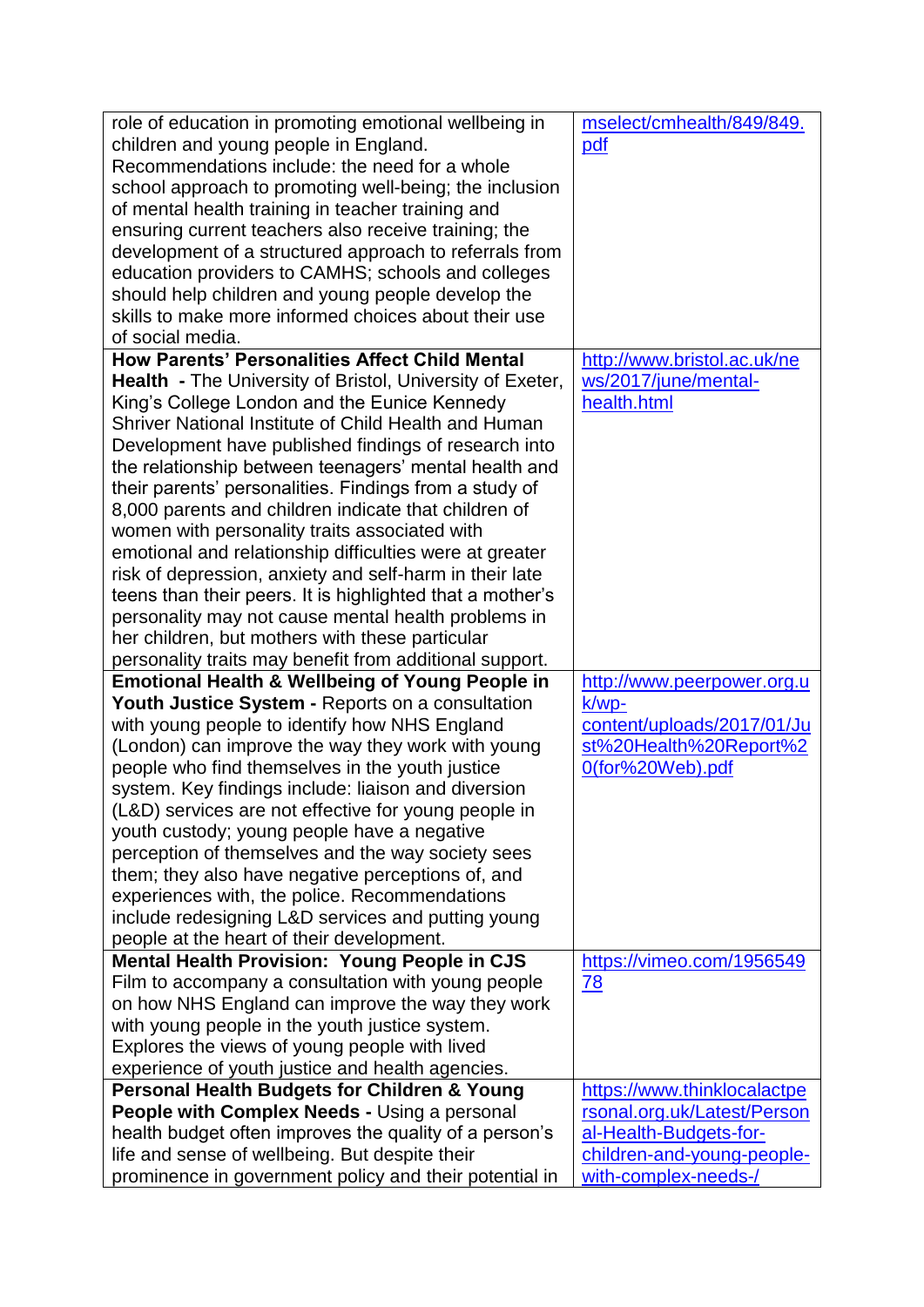| relation to transforming care, progress has been slow,       |                             |
|--------------------------------------------------------------|-----------------------------|
| and particularly amongst children and young people           |                             |
| with complex needs. The report and top tips explores         |                             |
| why; along with some suggestions for what could be           |                             |
| done differently.                                            |                             |
| Social Work Practices must be Evaluated to                   | http://www.eif.org.uk/new-  |
| <b>Ensure they Work to Protect Children - New</b>            | research-popular-social-    |
| research published by the Early Intervention                 | work-practices-must-be-     |
| Foundation (EIF) and Local Government Association            | evaluated-to-ensure-they-   |
| (LGA) highlights the lack of evidence underpinning           | are-working-to-protect-     |
| some of the practices and approaches that are widely         | children/                   |
| used in the child protection system. In the absence of       |                             |
| evidence to demonstrate that activities are improving        |                             |
| outcomes for children and families, it is difficult to be    |                             |
|                                                              |                             |
| sure that child protection services are producing good       |                             |
| results or providing value for money.                        |                             |
|                                                              |                             |
| The report argues that, with demand for services             |                             |
| increasing rapidly and pressure growing on local             |                             |
| budgets, stronger central action is urgently required to     |                             |
| help councils evaluate and monitor whether the               |                             |
| services they deliver are improving outcomes for             |                             |
| children and families and providing value for money.         |                             |
| Duty of Care in Sport - Sets out findings from an            | https://www.gov.uk/govern   |
| independent review into the duty of care in sport in the     | ment/uploads/system/uploa   |
| UK. Outlines recommendations made around 7 key               | ds/attachment_data/file/610 |
| themes, including: safeguarding, education; transition;      | 130/Duty_of_Care_Review     |
| representation of the participant's' voice; equality         | - April 2017 2.pdf          |
| diversity and inclusion; mental welfare; safety injury       |                             |
| and medical issues. Recommendations for                      |                             |
| safeguarding include: setting up a sports ombudsman;         |                             |
| a review of the definition of 'positions of trust' under the |                             |
| Sexual Offences Act 2003; to bring sports coaches into       |                             |
| line with teachers and other professions in prohibiting      |                             |
| sexual activity with children under 18 in their care; a      |                             |
| prevalence study on the rates of abuse of children and       |                             |
| adults in sport; mandatory reporting of any suspected        |                             |
| abuse.                                                       |                             |
| <b>Organising Safe Sporting Events in Schools - The</b>      | https://www.nspcc.org.uk/s  |
| NSPCC has published a briefing on organising safe            | ervices-and-                |
| sporting events in schools. Key considerations for           | resources/research-and-     |
| planning a safe event include: drawing up and                | resources/factsheet-and-    |
| implementing an event safeguarding plan in                   | briefings/                  |
| consultation with the other organisations involved;          |                             |
| drawing up a code of conduct for staff, volunteers,          |                             |
| coaches, venue staff and children; following safer           |                             |
| recruitment procedures if non-school staff are involved.     |                             |
| Information is also included about: visiting other           |                             |
| premises for a sporting event; using external coaches        |                             |
| for sports activities; using volunteers as coaches; use      |                             |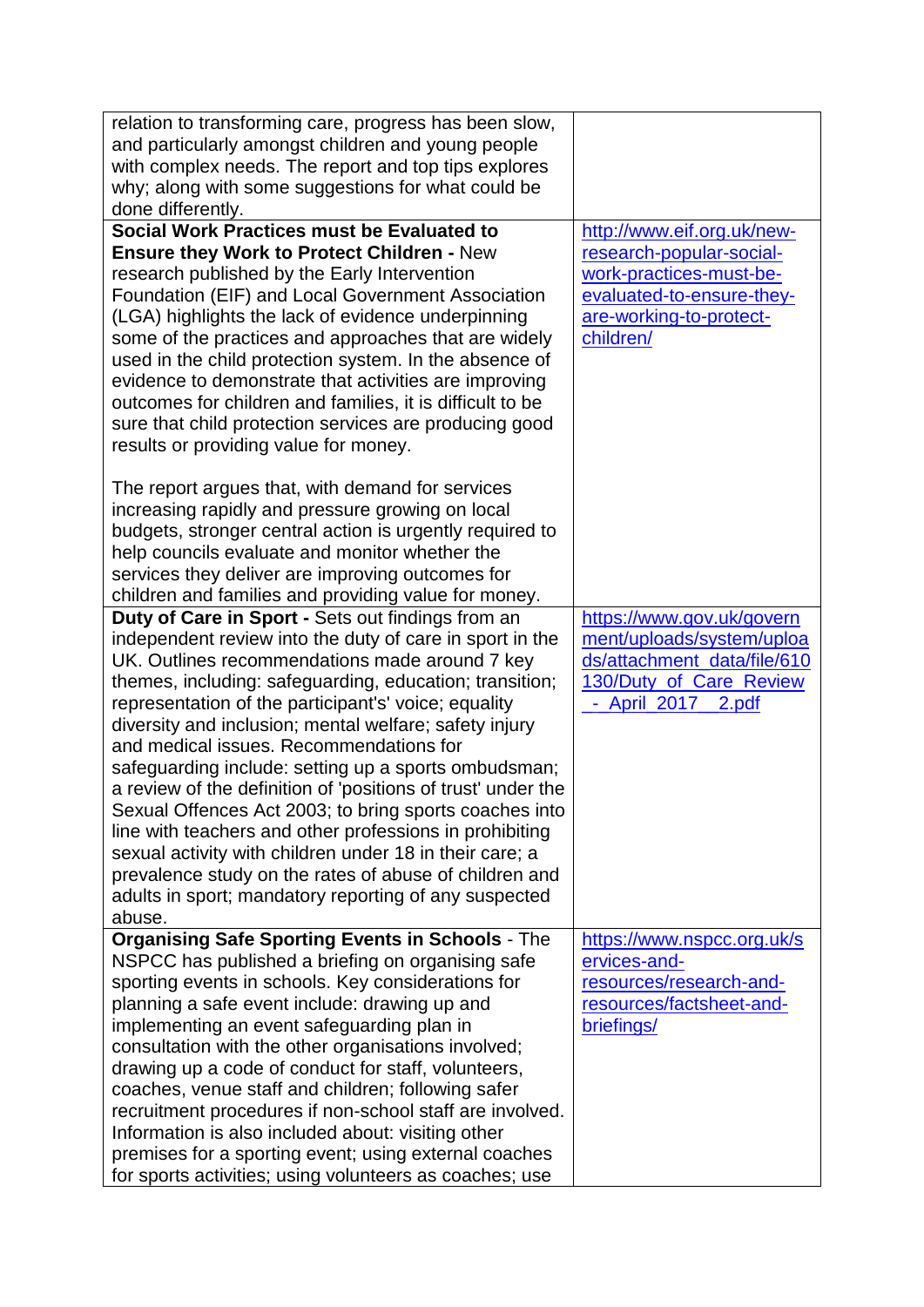| of school sports facilities by the wider community.                                                           |                                                          |
|---------------------------------------------------------------------------------------------------------------|----------------------------------------------------------|
| FGM Awareness - Barnardo's has issued advice                                                                  | http://www.barnardos.org.u                               |
| about signs that could indicate that a girl may be at risk                                                    | k/news/press_releases.htm                                |
| of undergoing female genital mutilation (FGM). The                                                            | ?ref=124727                                              |
| advice, published before the start of the summer                                                              |                                                          |
| holidays when girls could be taken overseas to                                                                |                                                          |
| undergo the procedure outlines indicators that a child                                                        |                                                          |
| may be at risk including: talking to her friends about                                                        |                                                          |
| FGM; confiding she is going to have a 'special                                                                |                                                          |
| procedure', or attend a special occasion to 'become a                                                         |                                                          |
| woman'; talking about looking forward to a long holiday                                                       |                                                          |
| to a country where the practice is prevalent.                                                                 |                                                          |
| <b>FGM Statistics - NHS Digital has published an</b>                                                          | https://www.gov.uk/govern                                |
| experimental statistics report on female genital                                                              | ment/statistics/female-                                  |
| mutilation (FGM) in England for the period January -                                                          | genital-mutilation-jan-to-                               |
| March 2017. Figures show that: there were 2,102                                                               | mar-2017-enhanced-data-                                  |
| attendances reported at NHS trusts and GP practices                                                           | set                                                      |
| where FGM was identified or a procedure for FGM was                                                           |                                                          |
| undertaken; 1,236 women and girls had their FGM                                                               |                                                          |
| information collected in the dataset for the first time -                                                     |                                                          |
| where information about these women and girls was                                                             |                                                          |
| recorded 95% were aged 17 or younger when FGM                                                                 |                                                          |
| was carried out.                                                                                              |                                                          |
| A Kinship Care Practice Framework: Using A Life                                                               | https://academic.oup.com/b                               |
| <b>Course Approach - In recent years, kinship care has</b>                                                    | jsw/article-                                             |
| become a major contributor to the delivery of out-of-                                                         | lookup/doi/10.1093/bjsw/bc                               |
| home care services in most Western jurisdictions.                                                             | w041                                                     |
| Over time, statutory kinship care has been modelled                                                           |                                                          |
| on the more established foster-care system. Yet the                                                           |                                                          |
| particular nature of kinship care differs from stranger                                                       |                                                          |
| care arrangements in important ways. This often                                                               |                                                          |
| results in kinship carers and their children being                                                            |                                                          |
| disadvantaged and poorly responded to within foster-                                                          |                                                          |
| care-dominated systems. This article discusses the                                                            |                                                          |
| development of a kinship care practice framework that                                                         |                                                          |
| responds to the particular needs of kith and kin carers                                                       |                                                          |
| and the children they care for within statutory systems                                                       |                                                          |
| of care, and which also takes into account the                                                                |                                                          |
| particular complexities of kinship care practice.                                                             |                                                          |
| Recognising that kinship carers come to the role at                                                           |                                                          |
| different ages, from siblings, aunts and uncles, as well                                                      |                                                          |
| as grandparents, the framework takes a life course                                                            |                                                          |
| approach that responds to both the generic and age-                                                           |                                                          |
| specific needs of the carer. Life course issues and                                                           |                                                          |
| challenges are considered across four domains                                                                 |                                                          |
| supporting practice that is: child-centred; relationship-                                                     |                                                          |
| supportive; family and culturally responsive; and                                                             |                                                          |
| system-focused.                                                                                               |                                                          |
|                                                                                                               |                                                          |
| Inter-Parental Relationships, Conflicts and the<br><b>Impact of Poverty - Research examining implications</b> | http://www.eif.org.uk/wp-<br>content/uploads/2017/04/int |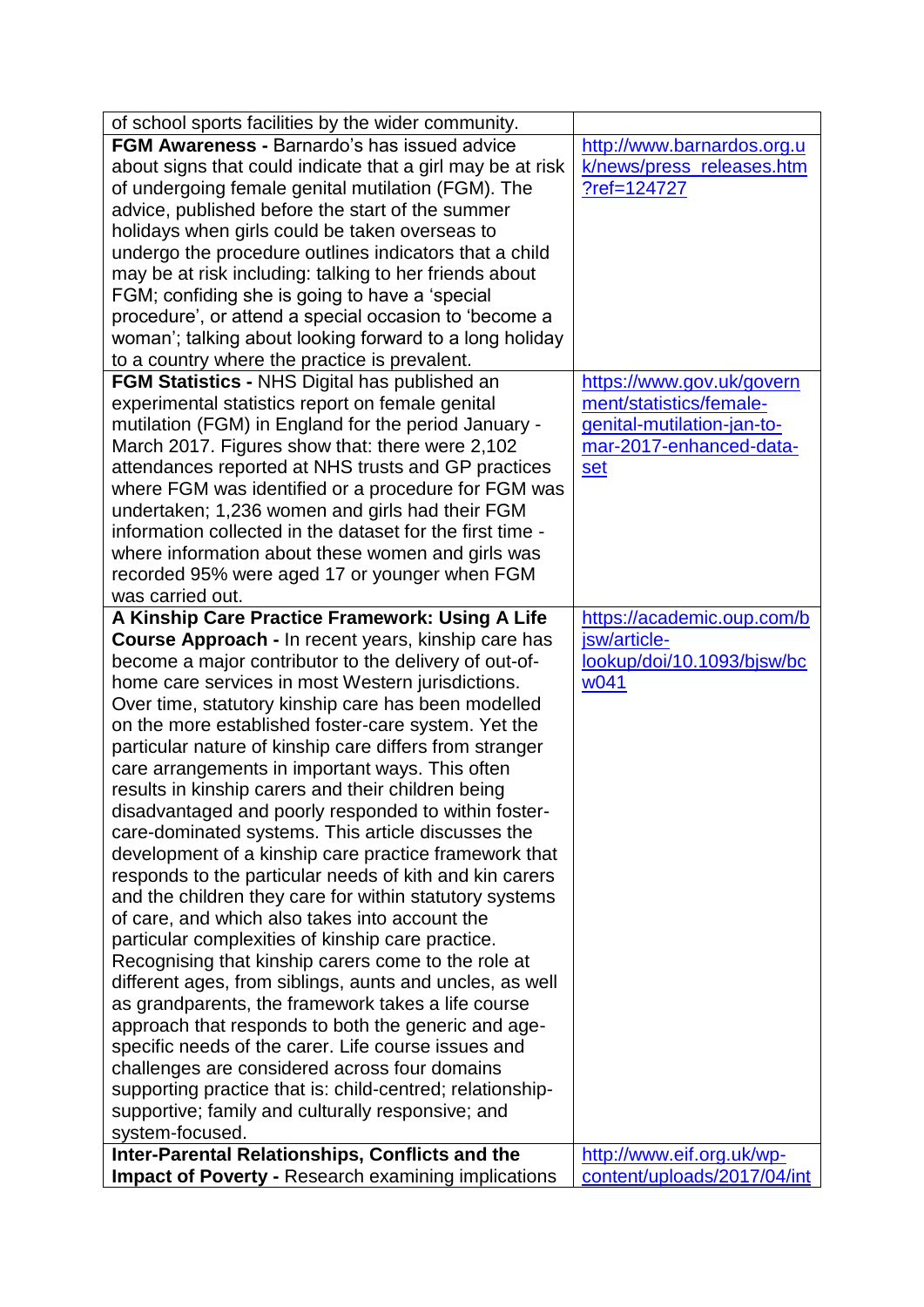| for parental relationships in families experiencing                | erparental-relationships-    |
|--------------------------------------------------------------------|------------------------------|
| poverty and disadvantage. Findings from a study of 13              | conflict-poverty-            |
| UK interventions include: supporting parental                      | overview_April2017.pdf       |
| relationships and tackling conflict for families who are           |                              |
| under economic stress has the potential to improve                 |                              |
| outcomes for children; families who may benefit most               |                              |
| from this support may be least likely to receive it for            |                              |
| reasons including service availability, cost and                   |                              |
| perceived stigma; targeting transition points such as              |                              |
| new parenthood, separation, starting school or when                |                              |
| parents experience financial problems could help                   |                              |
| families before relationship difficulties escalate.                |                              |
| Children and parents: media use and attitudes                      | https://www.ofcom.org.uk/    |
| report - Annual report on children's media habits,                 | data/assets/pdf_file/0034/   |
| including children's and parents' views of online safety.          | 93976/Children-Parents-      |
| Findings include: television continues to be an                    | Media-Use-Attitudes-         |
| important part of children's media and communications              | Report-2016.pdf              |
| activity; however time spent watching TV is decreasing             |                              |
| and children aged 5-15 are now spending more time                  |                              |
| online; YouTube is an increasingly important content               |                              |
| destination and older children prefer YouTube to TV.               |                              |
| Provides information on children's online safety                   |                              |
| awareness, attitudes to advertising and gaming.                    |                              |
| Shows that parents too are more aware of online                    |                              |
| safety issues and highlights the challenges for parents            |                              |
| in keeping particularly older children safe online.                |                              |
| <b>Outcomes for Care Leavers - The Prince's Trust has</b>          | https://www.princes-         |
| published a report looking at what works in supporting             | trust.org.uk/about-the-      |
| care leavers into positive outcomes in England.                    | trust/initiatives/fc2i/from- |
| Findings from surveys and interviews with young                    | care-to-independence-        |
| people and practitioners on the Fairbridge programme,<br>reporting |                              |
| which aims to empower disengaged and marginalised                  |                              |
| young people by helping them to gain the skills needed             |                              |
| to stabilise their life circumstances, show that 62% of            |                              |
| care leavers completing the programme had                          |                              |
| progressed to one or more of the following: education;             |                              |
| training, volunteering, paid work, an apprenticeship,              |                              |
| self-employment, or a place on another Prince's Trust              |                              |
| programme. The research also identified reasons for                |                              |
| young people disengaging from the programme                        |                              |
| including: behavioural and relationship problems;                  |                              |
| substance misuse; difficulties with mental health or               |                              |
| wellbeing; a perceived lack of support from social                 |                              |
| workers; financial or housing problems and low self-               |                              |
| esteem.                                                            |                              |
| How to Tackle the Youth Homelessness Crisis -                      | https://www.nacro.org.uk/n   |
| There is clear consensus about the urgent need for the             | ews/nacro-housing-           |
| government to deliver a viable funding arrangement to              | newsletter/housing-director- |
| secure the future of supported housing. Recent                     | joanne-drew-comments-        |
| government figures estimate that more than 700,000                 | tackle-youth-                |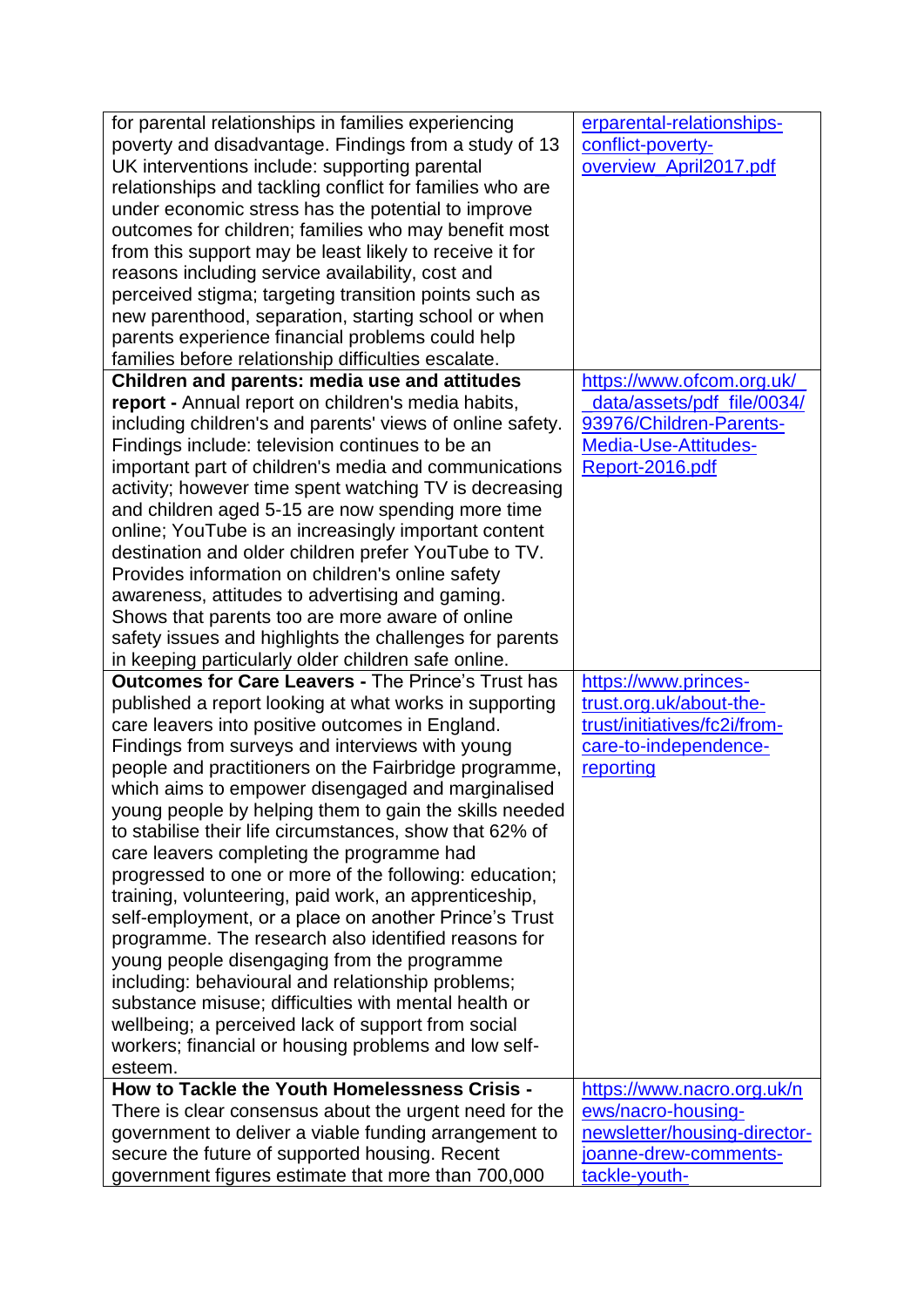| expectations that this gap will grow.<br>In the UK every year, 83,000 young people find<br>themselves homeless and trapped in difficult<br>circumstances. Yet only a small proportion of young<br>people that are homeless qualify with their local<br>authority as being in priority need for a home.<br>Existing research reveals that young people are now<br>the most likely group to be living in poverty, and are at<br>greater risk of homelessness than older adults, with<br>nearly half of all people living in homeless<br>accommodation services aged between 16 and 24<br>years old.<br>Delegated authority is good for children and good<br>https://www.tactcare.org.uk/<br>for local authorities - Delegated authority was<br>news/delegated-authority-<br>introduced in 2013 and allows foster carers to make<br>good-children-good-local-<br>authorities-social-workers-<br>everyday decisions about the children and young<br>often-failing-empower-<br>people they care for, just as parents do.<br>foster-carers/<br>When it was introduced, the Department for Education<br>(DfE) was clear in its initial guidance that day-to-day<br>decision making should be delegated to a looked-after<br>child's carers unless there is a valid reason not to do<br>SO.<br>However, while there are examples of good practice, |
|--------------------------------------------------------------------------------------------------------------------------------------------------------------------------------------------------------------------------------------------------------------------------------------------------------------------------------------------------------------------------------------------------------------------------------------------------------------------------------------------------------------------------------------------------------------------------------------------------------------------------------------------------------------------------------------------------------------------------------------------------------------------------------------------------------------------------------------------------------------------------------------------------------------------------------------------------------------------------------------------------------------------------------------------------------------------------------------------------------------------------------------------------------------------------------------------------------------------------------------------------------------------------------------------------------------------------------------------|
|                                                                                                                                                                                                                                                                                                                                                                                                                                                                                                                                                                                                                                                                                                                                                                                                                                                                                                                                                                                                                                                                                                                                                                                                                                                                                                                                            |
|                                                                                                                                                                                                                                                                                                                                                                                                                                                                                                                                                                                                                                                                                                                                                                                                                                                                                                                                                                                                                                                                                                                                                                                                                                                                                                                                            |
|                                                                                                                                                                                                                                                                                                                                                                                                                                                                                                                                                                                                                                                                                                                                                                                                                                                                                                                                                                                                                                                                                                                                                                                                                                                                                                                                            |
|                                                                                                                                                                                                                                                                                                                                                                                                                                                                                                                                                                                                                                                                                                                                                                                                                                                                                                                                                                                                                                                                                                                                                                                                                                                                                                                                            |
|                                                                                                                                                                                                                                                                                                                                                                                                                                                                                                                                                                                                                                                                                                                                                                                                                                                                                                                                                                                                                                                                                                                                                                                                                                                                                                                                            |
|                                                                                                                                                                                                                                                                                                                                                                                                                                                                                                                                                                                                                                                                                                                                                                                                                                                                                                                                                                                                                                                                                                                                                                                                                                                                                                                                            |
|                                                                                                                                                                                                                                                                                                                                                                                                                                                                                                                                                                                                                                                                                                                                                                                                                                                                                                                                                                                                                                                                                                                                                                                                                                                                                                                                            |
|                                                                                                                                                                                                                                                                                                                                                                                                                                                                                                                                                                                                                                                                                                                                                                                                                                                                                                                                                                                                                                                                                                                                                                                                                                                                                                                                            |
|                                                                                                                                                                                                                                                                                                                                                                                                                                                                                                                                                                                                                                                                                                                                                                                                                                                                                                                                                                                                                                                                                                                                                                                                                                                                                                                                            |
|                                                                                                                                                                                                                                                                                                                                                                                                                                                                                                                                                                                                                                                                                                                                                                                                                                                                                                                                                                                                                                                                                                                                                                                                                                                                                                                                            |
|                                                                                                                                                                                                                                                                                                                                                                                                                                                                                                                                                                                                                                                                                                                                                                                                                                                                                                                                                                                                                                                                                                                                                                                                                                                                                                                                            |
|                                                                                                                                                                                                                                                                                                                                                                                                                                                                                                                                                                                                                                                                                                                                                                                                                                                                                                                                                                                                                                                                                                                                                                                                                                                                                                                                            |
|                                                                                                                                                                                                                                                                                                                                                                                                                                                                                                                                                                                                                                                                                                                                                                                                                                                                                                                                                                                                                                                                                                                                                                                                                                                                                                                                            |
|                                                                                                                                                                                                                                                                                                                                                                                                                                                                                                                                                                                                                                                                                                                                                                                                                                                                                                                                                                                                                                                                                                                                                                                                                                                                                                                                            |
| there are situations where this does not occur. The                                                                                                                                                                                                                                                                                                                                                                                                                                                                                                                                                                                                                                                                                                                                                                                                                                                                                                                                                                                                                                                                                                                                                                                                                                                                                        |
| consequences of social workers not properly and fully                                                                                                                                                                                                                                                                                                                                                                                                                                                                                                                                                                                                                                                                                                                                                                                                                                                                                                                                                                                                                                                                                                                                                                                                                                                                                      |
| delegating authority are felt by children, young people                                                                                                                                                                                                                                                                                                                                                                                                                                                                                                                                                                                                                                                                                                                                                                                                                                                                                                                                                                                                                                                                                                                                                                                                                                                                                    |
| and their carers.                                                                                                                                                                                                                                                                                                                                                                                                                                                                                                                                                                                                                                                                                                                                                                                                                                                                                                                                                                                                                                                                                                                                                                                                                                                                                                                          |
| <b>Call for minimum allowance under Staying Put</b><br>http://www.cypnow.co.uk/cy                                                                                                                                                                                                                                                                                                                                                                                                                                                                                                                                                                                                                                                                                                                                                                                                                                                                                                                                                                                                                                                                                                                                                                                                                                                          |
| foster care initiative - Government must introduce a<br>p/news/2003732/call-for-                                                                                                                                                                                                                                                                                                                                                                                                                                                                                                                                                                                                                                                                                                                                                                                                                                                                                                                                                                                                                                                                                                                                                                                                                                                           |
| minimum-allowance-for-<br>minimum allowance for foster carers looking after                                                                                                                                                                                                                                                                                                                                                                                                                                                                                                                                                                                                                                                                                                                                                                                                                                                                                                                                                                                                                                                                                                                                                                                                                                                                |
| young people up to the age of 21, the National<br>governments-staying-put-                                                                                                                                                                                                                                                                                                                                                                                                                                                                                                                                                                                                                                                                                                                                                                                                                                                                                                                                                                                                                                                                                                                                                                                                                                                                 |
| Association of Fostering Providers (NAFP) has said.<br><i>initiative</i>                                                                                                                                                                                                                                                                                                                                                                                                                                                                                                                                                                                                                                                                                                                                                                                                                                                                                                                                                                                                                                                                                                                                                                                                                                                                   |
| Under the Staying Put policy, which was made law                                                                                                                                                                                                                                                                                                                                                                                                                                                                                                                                                                                                                                                                                                                                                                                                                                                                                                                                                                                                                                                                                                                                                                                                                                                                                           |
| through the Children and Families Act 2014, councils                                                                                                                                                                                                                                                                                                                                                                                                                                                                                                                                                                                                                                                                                                                                                                                                                                                                                                                                                                                                                                                                                                                                                                                                                                                                                       |
| have a duty to support looked-after children who want                                                                                                                                                                                                                                                                                                                                                                                                                                                                                                                                                                                                                                                                                                                                                                                                                                                                                                                                                                                                                                                                                                                                                                                                                                                                                      |
| to remain with their foster carer until they are 21. But                                                                                                                                                                                                                                                                                                                                                                                                                                                                                                                                                                                                                                                                                                                                                                                                                                                                                                                                                                                                                                                                                                                                                                                                                                                                                   |
| there have been concerns the scheme is being                                                                                                                                                                                                                                                                                                                                                                                                                                                                                                                                                                                                                                                                                                                                                                                                                                                                                                                                                                                                                                                                                                                                                                                                                                                                                               |
| hindered by a lack of funding from central government                                                                                                                                                                                                                                                                                                                                                                                                                                                                                                                                                                                                                                                                                                                                                                                                                                                                                                                                                                                                                                                                                                                                                                                                                                                                                      |
| to enable councils to cover the additional cost.                                                                                                                                                                                                                                                                                                                                                                                                                                                                                                                                                                                                                                                                                                                                                                                                                                                                                                                                                                                                                                                                                                                                                                                                                                                                                           |
| Hate Crime: Abuse, Hate and Extremism Online -<br>https://www.publications.pa                                                                                                                                                                                                                                                                                                                                                                                                                                                                                                                                                                                                                                                                                                                                                                                                                                                                                                                                                                                                                                                                                                                                                                                                                                                              |
| rliament.uk/pa/cm201617/c<br>Report on an inquiry into online hate, abuse and<br>extremism. Recommendations include: all social media                                                                                                                                                                                                                                                                                                                                                                                                                                                                                                                                                                                                                                                                                                                                                                                                                                                                                                                                                                                                                                                                                                                                                                                                      |
| mselect/cmhaff/609/609.pdf<br>companies should introduce clear and well-funded                                                                                                                                                                                                                                                                                                                                                                                                                                                                                                                                                                                                                                                                                                                                                                                                                                                                                                                                                                                                                                                                                                                                                                                                                                                             |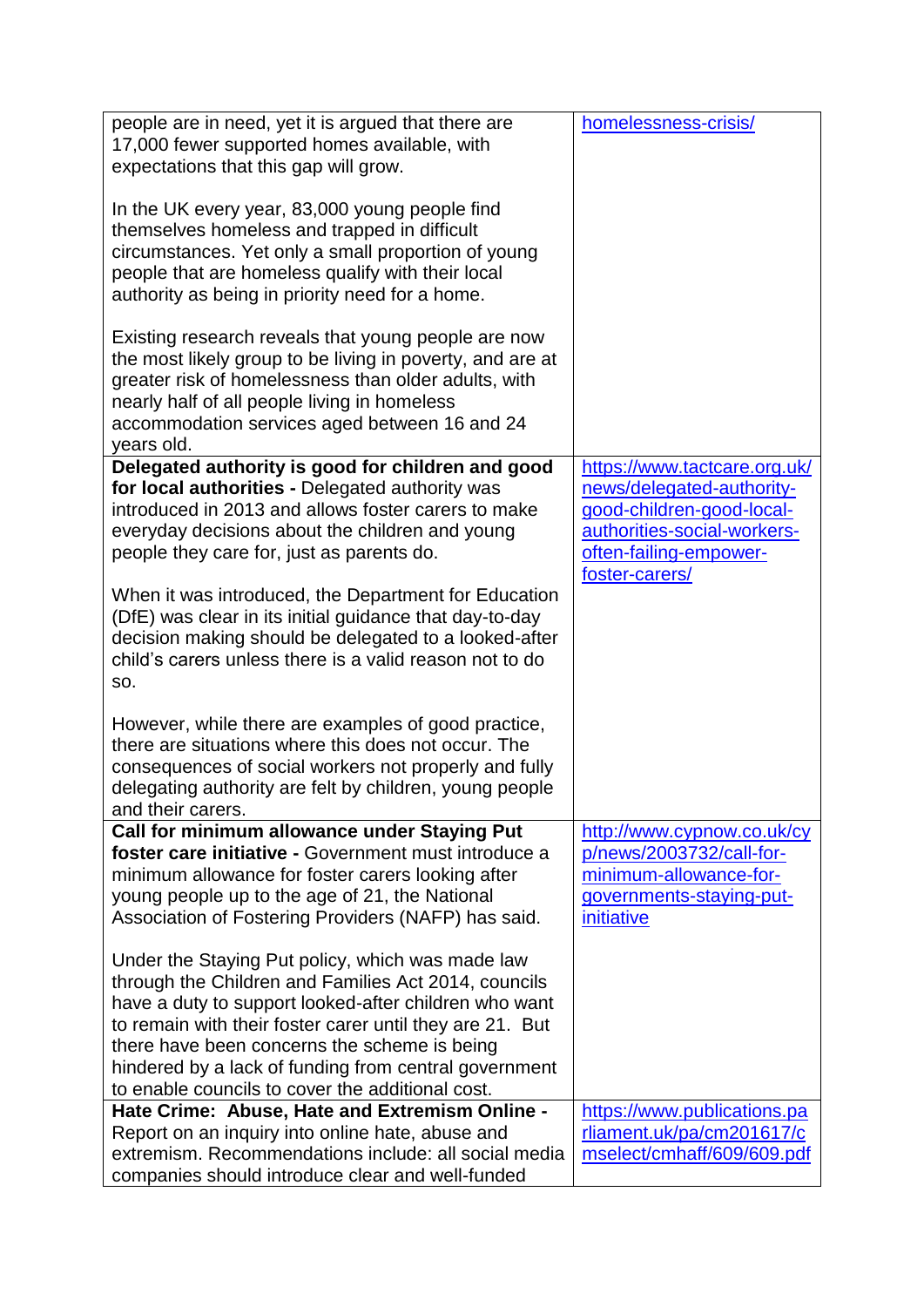| arrangements for proactively identifying and removing<br>illegal content - particularly terrorist content or material<br>related to online child abuse; the government should<br>assess whether failure to remove illegal material is in<br>itself a crime and, if not, how the law should be<br>strengthened.<br><b>Judicial Review Welcomed on Benefit Cap -</b>                                                                                                                                                                                                                                                                                             | https://www.womensaid.org                                                                                              |
|----------------------------------------------------------------------------------------------------------------------------------------------------------------------------------------------------------------------------------------------------------------------------------------------------------------------------------------------------------------------------------------------------------------------------------------------------------------------------------------------------------------------------------------------------------------------------------------------------------------------------------------------------------------|------------------------------------------------------------------------------------------------------------------------|
| Women's Aid welcomes a Judicial Review ruling<br>handed down on the benefit cap which finds the failure<br>of the Government to exempt lone parents with<br>children under the age of two from the cap to be<br>unlawful. This is an important step towards a welfare<br>system that does not discriminate against families that<br>have fled from domestic abuse and provides them with<br>some financial security.                                                                                                                                                                                                                                           | .uk/womens-aid-welcomes-<br>critical-judicial-review-<br>ruling-benefit-cap/                                           |
| Law Enforcement: perspective on 'The witch-hunt<br>narrative' - Examines Ross Cheit's 'The witch-hunt<br>narrative', (2014) from a law enforcement perspective.<br>The author was involved in most of the child sexual<br>abuse cases described by Cheit in his book. Reflecting<br>on the cases, the author expresses the view that some<br>of the allegations were true and some may have been<br>misperceived or misreported. Suggests that more<br>benefit could have been gained from Cheit's research<br>if it had focused on documenting how allegations<br>became bizarre and inaccurate when there may have<br>been seeds of truth in them initially. | http://journals.sagepub.com<br>/doi/10.1177/08862605166<br>57359                                                       |
| <b>Children Accommodated in Secure Children's</b><br><b>Homes - The Department for Education (DfE) has</b><br>published statistics on children accommodated in<br>secure children's homes. The statistics show that at 31<br>March 2017: there were 203 children accommodated<br>in secure children's homes in England and Wales, a<br>decrease from 210 last year. Of the children<br>accommodated, 51% were placed by the local<br>authority on welfare grounds, 46% were detained or<br>sentenced and placed by the Youth Justice Board and<br>3% were placed by local authority in a criminal justice<br>context.                                          | https://www.gov.uk/govern<br>ment/statistics/children-<br>accommodated-in-secure-<br>childrens-homes-31-march-<br>2017 |
| <b>Bullying in Online Gaming Environments - Ditch the</b><br>Label has published research looking at children and<br>young people's experiences of being subjected to,<br>witnessing and perpetrating bullying in online gaming<br>environments. Findings from a survey of 2,515 UK<br>young people aged 12-25 conducted within the Habbo<br>game, a virtual hotel where people go to chat, play<br>games and make friends, include: 57% reported that<br>they have been bullied in an online game; 47% have<br>received threats; and 40% have had unwanted sexual<br>content in an online game. 20% of the children and                                       | https://www.ditchthelabel.or<br>g/research-papers/ingame-<br>abuse/                                                    |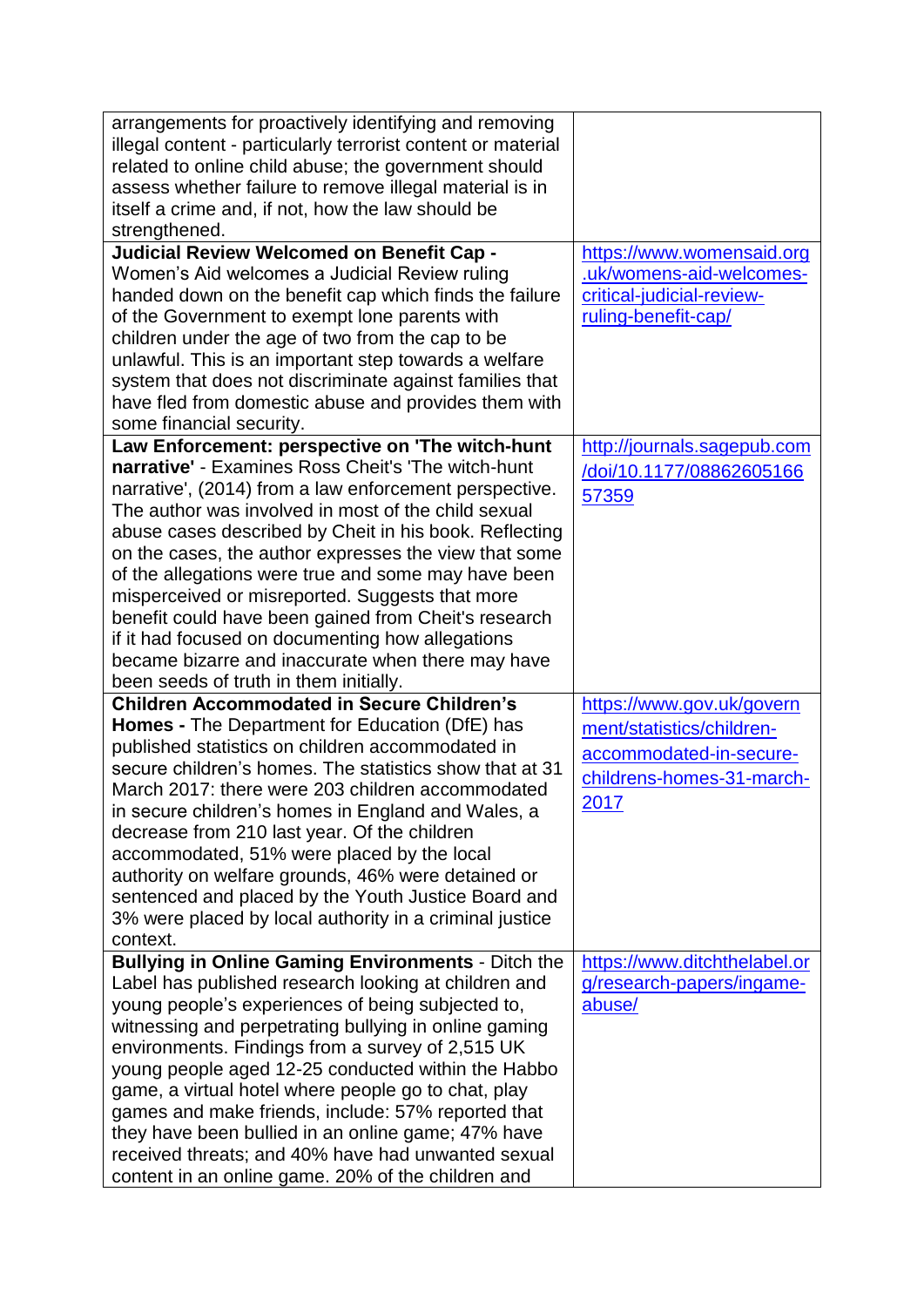| young people surveyed said they had bullied someone<br>online.                                                                                                                                                                                                                                                                                                                                                                                                                                                                                                                                                                                                                                                                                                                                                                                                   |                                                                                                                                                                       |
|------------------------------------------------------------------------------------------------------------------------------------------------------------------------------------------------------------------------------------------------------------------------------------------------------------------------------------------------------------------------------------------------------------------------------------------------------------------------------------------------------------------------------------------------------------------------------------------------------------------------------------------------------------------------------------------------------------------------------------------------------------------------------------------------------------------------------------------------------------------|-----------------------------------------------------------------------------------------------------------------------------------------------------------------------|
| <b>Cyberbullying - Internet Matters has published</b><br>findings from a survey of parents looking at their<br>concerns about how children can experience<br>cyberbullying differently based on gender and online<br>activity. Findings from a survey of 2,000 parents with<br>children aged 9-16 show that parents fear: that boys<br>are more likely to be bullied on gaming platforms than<br>girls; and that girls are more likely to be bullied over                                                                                                                                                                                                                                                                                                                                                                                                        | https://www.internetmatters<br>.org/hub/guidance/1-in-5-<br>parents-admit-their-child-<br>has-received-cruel-<br>comments-online/                                     |
| social media than boys.                                                                                                                                                                                                                                                                                                                                                                                                                                                                                                                                                                                                                                                                                                                                                                                                                                          |                                                                                                                                                                       |
| Briefing on Implementing Children's Rights - The<br>Children's Rights Alliance for England (CRAE) has<br>published a briefing looking at how well the UK is<br>putting in place laws, mechanisms and structures to<br>make sure the UN Convention on the Rights of the<br>Child (CRC) is fully implemented. The briefing gives an<br>overview of the UN Committee's concerns and<br>recommendations for change in relation to the General<br>Measures of Implementation and includes a call for the<br>revision of the UK-wide child rights strategy (published<br>in 2009) and the adoption of comprehensive child<br>rights action plans to deliver the strategy.                                                                                                                                                                                              | http://www.crae.org.uk/publi<br>cations-resources/new-<br>briefing-on-implementing-<br>childrens-rights/                                                              |
| <b>Protecting Children from Violence, Abuse and</b><br><b>Exploitation - UNICEF has published a report looking</b><br>at how the lack of safe and legal pathways for refugee<br>and migrant children feeds a market for human<br>smuggling and puts them at risk of violence, abuse<br>and exploitation. The report states that 170,000<br>unaccompanied and separated children applied for<br>asylum in Europe in 2015 and 2016. UNICEF's six-<br>point agenda for action to keep refugee and migrants<br>safe includes: increasing safe and legal channels for<br>children to migrate and to seek refuge including:<br>practical alternatives to detention for all children;<br>policies to prevent children from being separated from<br>their parents and other family members in transit; and<br>faster procedures to reunite children with their families. | https://data.unicef.org/reso<br>urces/child-child-protecting-<br>children-move-violence-<br>abuse-exploitation/                                                       |
| <b>Economic Cost of Child Maltreatment - The NSPCC</b><br>has published the results of a preliminary study<br>estimating the lifetime economic costs of child<br>maltreatment. The research, conducted by University<br>College London (UCL) on behalf of the NSPCC, was<br>based on economic analysis of existing UK longitudinal<br>datasets and gives a conservative estimate for the<br>financial costs of child maltreatment in terms of: health<br>care; social care; education; the criminal justice<br>system; the impact of lost productivity on the economy.<br>It does not, and cannot, capture the significant<br>intangible costs of abuse, such as emotional suffering.                                                                                                                                                                            | https://www.nspcc.org.uk/s<br>ervices-and-<br>resources/research-and-<br>resources/2017/economic-<br>cost-child-maltreatment-<br>united-kingdom-<br>preliminary-study |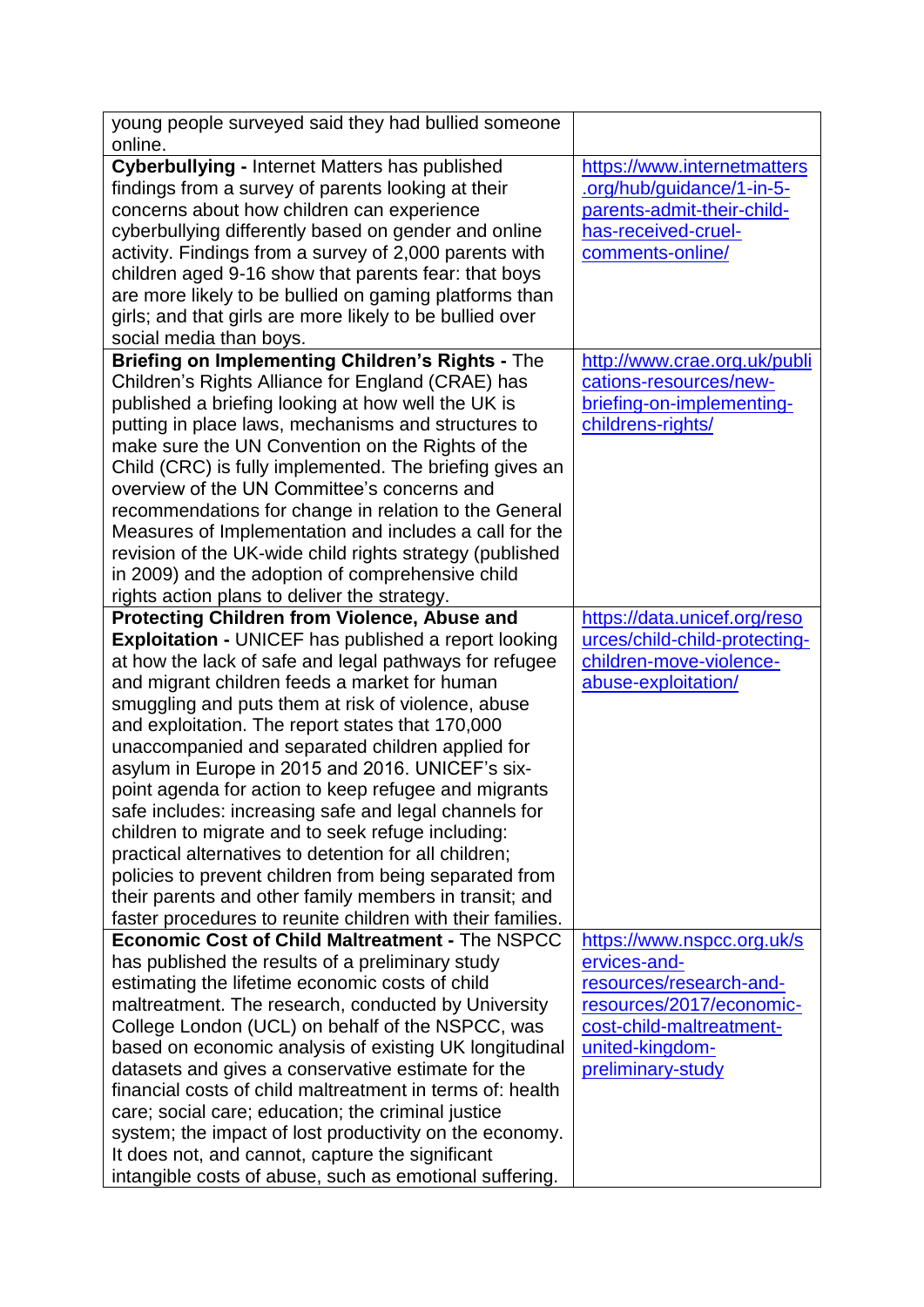| <b>Resources for Practitioners</b>                                                                            |                              |
|---------------------------------------------------------------------------------------------------------------|------------------------------|
| <b>Preparing Section 7 Reports for Court - Community</b>                                                      | http://www.communitycare.    |
| Care offers advice to social workers who need to write                                                        | co.uk/2017/06/14/tips-       |
| section 7 reports for court. Tips include: start planning                                                     | social-workers-preparing-    |
| early; avoid repetition; have an analytical approach;                                                         | section-7-reports-court/     |
| the child's welfare should be at the centre of the report.                                                    |                              |
| Safeguarding in the Voluntary and Community                                                                   | https://www.nspcc.org.uk/s   |
| Sector - The NSPCC has published updated editions                                                             | ervices-and-                 |
| of two safeguarding publications: Standards and                                                               | resources/research-and-      |
| guidance for the voluntary and community sector in                                                            | resources/2017/safe-         |
| England is designed to help non-statutory                                                                     | network-standards/           |
| organisations put in place clear safeguarding                                                                 |                              |
| arrangements for children, young people and young                                                             |                              |
| adults up to the age of 25; and Are they safe?: a                                                             |                              |
| safeguarding guide for group leaders in the voluntary                                                         |                              |
| and community sector, which provides a range of                                                               |                              |
| activities, support or services, from arts activities and                                                     |                              |
| hobbies to faith-based education or community work.                                                           |                              |
| Using Case File Data in Research - blog from                                                                  | https://www.nspcc.org.uk/s   |
| NSPCC.                                                                                                        | ervices-and-                 |
|                                                                                                               | resources/impact-evidence-   |
|                                                                                                               | evaluation-child-            |
|                                                                                                               | protection/impact-and-       |
|                                                                                                               | evidence-insights/using-     |
|                                                                                                               | case-file-data-in-research   |
| <b>Surviving Break Ups - Voice box, Childline's weekly</b>                                                    | https://www.nspcc.org.uk/s   |
| video chat, features Hannah Witton who gives advice                                                           | ervices-and-                 |
| to young people on coping with break-ups. Issues                                                              | resources/impact-evidence-   |
|                                                                                                               |                              |
|                                                                                                               |                              |
| discussed include: dealing with social media following                                                        | evaluation-child-            |
| a break-up; the importance of acknowledging emotions                                                          | protection/impact-and-       |
| and talking things through.                                                                                   | evidence-insights/using-     |
|                                                                                                               | case-file-data-in-research   |
| How Do I Know If I'm Being Groomed - Voice box,                                                               | https://www.youtube.com/w    |
| Childline's weekly video chat, features Lucy Fallon                                                           | atch?v=pN3bFc-GBTI           |
| who plays Bethany Platt in Coronation Street and                                                              |                              |
| Helen, a Childline counsellor, talking about grooming.                                                        |                              |
| They give advice on how to spot the signs of grooming                                                         |                              |
| and how young people can get support if they are                                                              |                              |
| worried that they or a friend are being groomed.                                                              |                              |
| <b>Using Anonymous Online Platforms - The UK Safer</b>                                                        |                              |
| Internet Centre shares tips for professionals on talking                                                      | https://www.saferinternet.or |
| to young people about anonymous online platforms.                                                             | g.uk/blog/6-tips-talking-    |
| These are messaging apps which allow anyone to                                                                | about-online-anonymity       |
| leave anonymous feedback about you upon request.                                                              |                              |
| Advice professionals may want to give includes: think                                                         |                              |
| about your audience and how the people reading your                                                           |                              |
| content will feel before you send it; make sure you                                                           |                              |
| understand who can see what you post and learn how                                                            |                              |
| you can change this should you want to make amends<br>at a later date; if you have seen or received something |                              |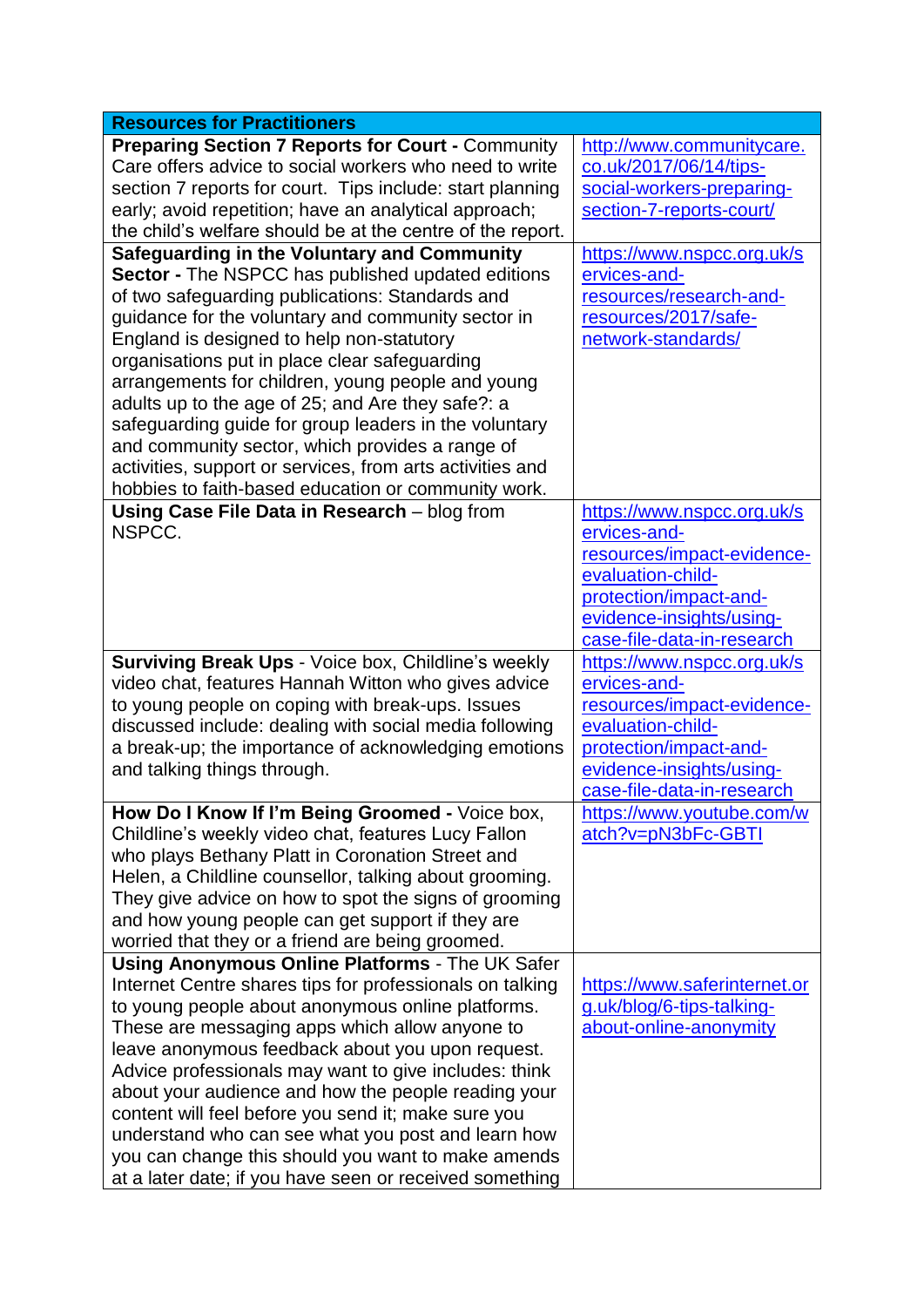| that has upset you or made you feel uncomfortable,                                                          |                                                     |
|-------------------------------------------------------------------------------------------------------------|-----------------------------------------------------|
| then speak to someone you trust.                                                                            |                                                     |
| <b>Building Independence through Planning for</b><br>Transition Guide - A quick guide by National Institute | https://councilfordisabledchi<br>Idren.org.uk/help- |
| for Health and Care Excellence for practitioners                                                            | resources/resources/buildin                         |
| supporting young people.                                                                                    | g-independence-through-                             |
|                                                                                                             | planning-transition-guide                           |
| Transition to adults' services can be a difficult time for                                                  |                                                     |
| young people. They need support and reassurance to                                                          |                                                     |
| help them move on to a more independent life. This                                                          |                                                     |
| quick guide includes:                                                                                       |                                                     |
| . Planning for transition: what to think about                                                              |                                                     |
| •Being fully involved                                                                                       |                                                     |
| •Having the right information                                                                               |                                                     |
| •Further information                                                                                        |                                                     |
| Supporting Children Worried about Terrorism - If                                                            | https://www.nspcc.org.uk/w                          |
| you're concerned about how a child is feeling following                                                     | hat-we-do/news-                                     |
| the tragic events in Manchester on Monday 22nd May,                                                         | opinion/supporting-children-                        |
| you can call the NSPCC helpline for adults concerned                                                        | worried-about-terrorism/                            |
| about a child on 0808 800 5000 for advice 24 hours a                                                        |                                                     |
| day, 7 days a week.                                                                                         |                                                     |
| <b>Advice Service for Professionals Working with</b>                                                        | http://www.ndcs.org.uk/prof                         |
| <b>Children with Hearing Loss - The National Deaf</b>                                                       | essional_support/our_resou                          |
| Children's Society (NDCS) has launched a free advice                                                        | rces/social_care_advice.ht                          |
| service for professionals requiring information on                                                          | ml                                                  |
| factors that should be taken into account in social care                                                    |                                                     |
| assessments of children and young people with                                                               |                                                     |
| hearing loss.                                                                                               |                                                     |
| Safeguarding Children in BME Communities - The                                                              | https://www.nspcc.org.uk/s                          |
| NSPCC has published a resource to help adults in                                                            | ervices-and-                                        |
| black and minority ethnic (BME) communities learn                                                           | resources/research-and-                             |
| about childcare practices which may be positive or                                                          | resources/2017/keeping-                             |
| harmful, and ways to keep children safe. The resource,                                                      | our-children-safe/                                  |
| aimed at safeguarding facilitators and others working                                                       |                                                     |
| with families in BME communities, comprises three                                                           |                                                     |
| modules including: getting in touch with children's                                                         |                                                     |
| needs; raising awareness about child abuse; and roles                                                       |                                                     |
| and responsibilities in safeguarding.                                                                       |                                                     |
| Tips for Undertaking Life Story Work - An article in                                                        | http://www.communitycare.                           |
| Community Care looks at how to use life story work to                                                       | co.uk/2017/06/05/tips-                              |
| help adopted children explore and understand their                                                          | undertaking-life-story-work/                        |
| early history. Tips include: giving careful consideration                                                   |                                                     |
| as to who should carry out the life story work with the                                                     |                                                     |
| child; meeting with the child on a consistent, regular                                                      |                                                     |
| basis; working at the child's pace and not being                                                            |                                                     |
| tempted to force them to engage with a particular                                                           |                                                     |
| issue.                                                                                                      |                                                     |
| <b>Consultations and Feedback</b>                                                                           |                                                     |
| <b>JTAI Domestic Abuse Findings: Hounslow -</b>                                                             | https://www.gov.uk/govern                           |
| Ofsted, the Care Quality Commission, HM                                                                     | ment/publications/joint-                            |